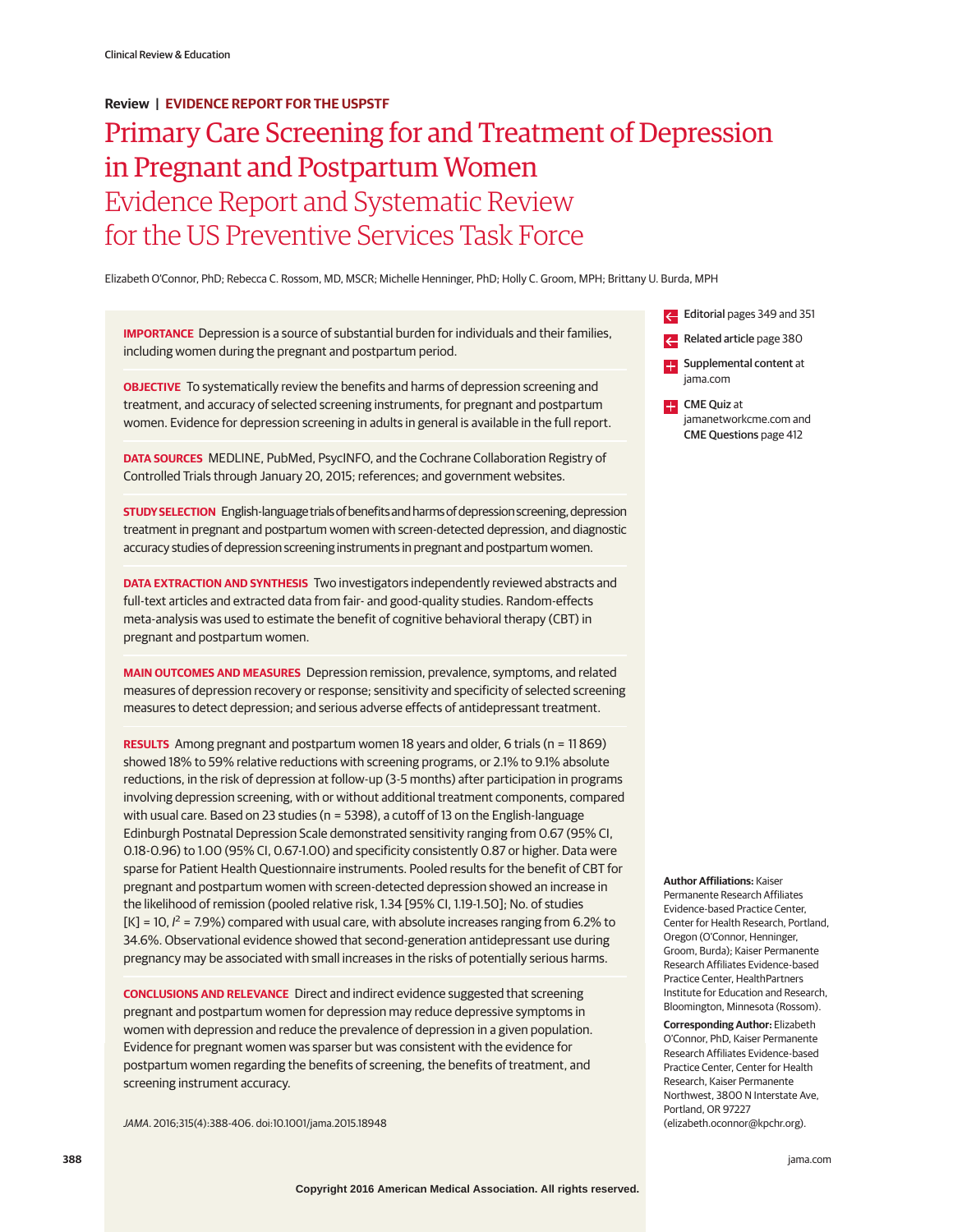Major depressive disorder (MDD) is the leading cause of<br>lisease-related disability in women around the world.<sup>1</sup><br>na study of US women assessed in 2005, 9.1% of preg-<br>nant women and 10.2% of postpattum women met criteria fo disease-related disability in women around the world. $^1$ In a study of US women assessed in 2005, 9.1% of pregnant women and 10.2% of postpartum womenmet criteria for amajor depressive episode. $2$  Maternal depression can affect offspring as well, leading to lower-quality interactions with the mother,<sup>3</sup> higher rates of emotional and behavioral problems, worse social competence with peers, and poorer adjustment to school.<sup>4-6</sup> In 2009, the US Preventive Services Task Force (USPSTF) recommended screening adults for depression when staff-assisted depression care supports are in place to ensure accurate diagnosis, effective treatment, and follow-up (B recommendation).<sup>7</sup> The USPSTF recommended against routinely screening adults for depressionwhen such support is not in place but acknowledged there may be considerations that support screening for depression in an individual patient (C recommendation).<sup>7</sup> These recommendations were based on a combination of results from the 2002 USPSTF review,<sup>8</sup> which included very little evidence related to pregnant and postpartum women, and a targeted update published in 2009, which excluded studies limited to pregnant and postpartum women.<sup>9</sup> We undertook the current review to help the USPSTF update its recommendation on depression screening and expand it to include evidence related to pregnant and postpartum women.

## Methods

## Scope of Review

Detailed methods are available in the full evidence report at http://www.uspreventiveservicestaskforce.org/Page/Document /final-evidence-review144/depression-in-adults-screening1.<sup>10</sup> Evidence related to general and older adults was only minimally changed from the previous review and are also presented in the full report. In this article, the focus is on the direct and indirect evidence for depression screening of pregnantand postpartumwomen, where most new evidence was found. The analytic framework and key questions (KQs) to guide the portion of our review related to pregnant and postpartum women are shown in Figure 1.

#### Data Sources and Searches

An initial search was conducted for existing synthesized literature and guidelines related to depression screening and treatment in MEDLINE/PubMed, the Database of Abstracts of Reviews of Effects, Cochrane Database of Systematic Reviews, BMJ Clinical Evidence, Institute of Medicine, the National Institute for Health and Clinical Excellence, PsycINFO, the Agency for Healthcare Research and Quality, the American Psychiatric Association, the American Psychological Association, the Campbell Collaboration, the Canadian Agency for Drugs and Technologies in Health, the National Health Services' Health Technology Assessment Programme, and the Centre for Reviews and Dissemination, from 2008 through October 3, 2013. The search strategies are listed in the eMethods in the Supplement.

For pregnant and postpartum women, abstracts and full-text articles were systematically evaluated to identify existing systematic reviews to incorporate into the review, based on an approach outlined by Whitlock et al.<sup>11</sup> Three good-quality reviews were identified that served as foundational reviews for 1 or more KQs. These reviews were chosen based on relevance (ie, inclusion and exclusion criteria that were at least as inclusive as our review), having conducted a good-quality search, having reported good-quality article evaluation methods, and recency.<sup>12-14</sup> For the question of harms of antidepressants (KQ5), 1 of the foundational reviews was of sufficient quality, and the evidence base was so extensive, that this review was used directly as evidence in the report and individual studies included in this review were not reevaluted.<sup>14</sup> The other 2 foundational reviews were used for study identification, and then a search was conducted for additional original research published after the search windows of these foundational reviews.<sup>12,13</sup> All studies included in each of these 2 foundational reviews were evaluated against our a priori inclusion/exclusion criteria.

We searched for newly published literature in the following databases: MEDLINE/PubMed, PsycINFO, and the Cochrane Central Register of Controlled Trials through January 20, 2015. The bridge search started from January 1, 2012, because there was at least 1 foundational review with a search period for each KQ that extended into 2012. Reference lists of other relevant publications were reviewed to identify additional potentially relevant studies that were not identified by the literature searches or foundational reviews.

Since January 2015, we continued to conduct ongoing surveillance through article alerts and targeted searches of high-impact journals to identifymajor studies published in the interim thatmay affect the conclusions or understanding of the evidence and therefore the related USPSTF recommendation. The last surveillance was conducted on December 9, 2015, and identified no new studies.

## Study Selection

Two investigators independently reviewed 6536 titles and abstracts and 478 full-text articles against prespecified inclusion criteria (Figure 2). Disagreements were resolved through discussion or consultation with other investigators. We included English language fair- and good-quality studies involving women who were 18 years and older and pregnant or postpartum (within 1 year of birth at enrollment) and living in "very high-developed" countries according to the World Health Organization.<sup>15</sup> Studies limited to persons with other medical or mental health conditions were excluded; however, studies that included some persons with such conditions were not excluded, as long as it was not a requirement of participation.

For benefits and harms of depression screening (KQ1, KQ3), we included randomized or nonrandomized clinical trials conducted in primary care settings, including obstetrics/gynecology or, for postpartum women, pediatrics. To allow determination of the full population effect of screening programs, studies that included some participants who already had a medical record diagnosis of depression or were being treated for depression were not excluded. Studies of depression screening could also include additional treatment elements, as long as the screening test results were given to the primary care clinician. A requirement was that the control group either was not screened (KQ1) or did not have screening test results sent to their clinician (KQ1a). Outcomes had to be reported at a minimum of 6 weeks after randomization.

For diagnostic accuracy (KQ2), we examined studies of the Patient Health Questionnaire (PHQ) or Edinburgh Postnatal Depression Scale (EPDS) compared with a valid reference standard, which was defined as a structured or semistructured diagnostic interview with a trained interviewer or a nonbrief (>5 minutes) unstructured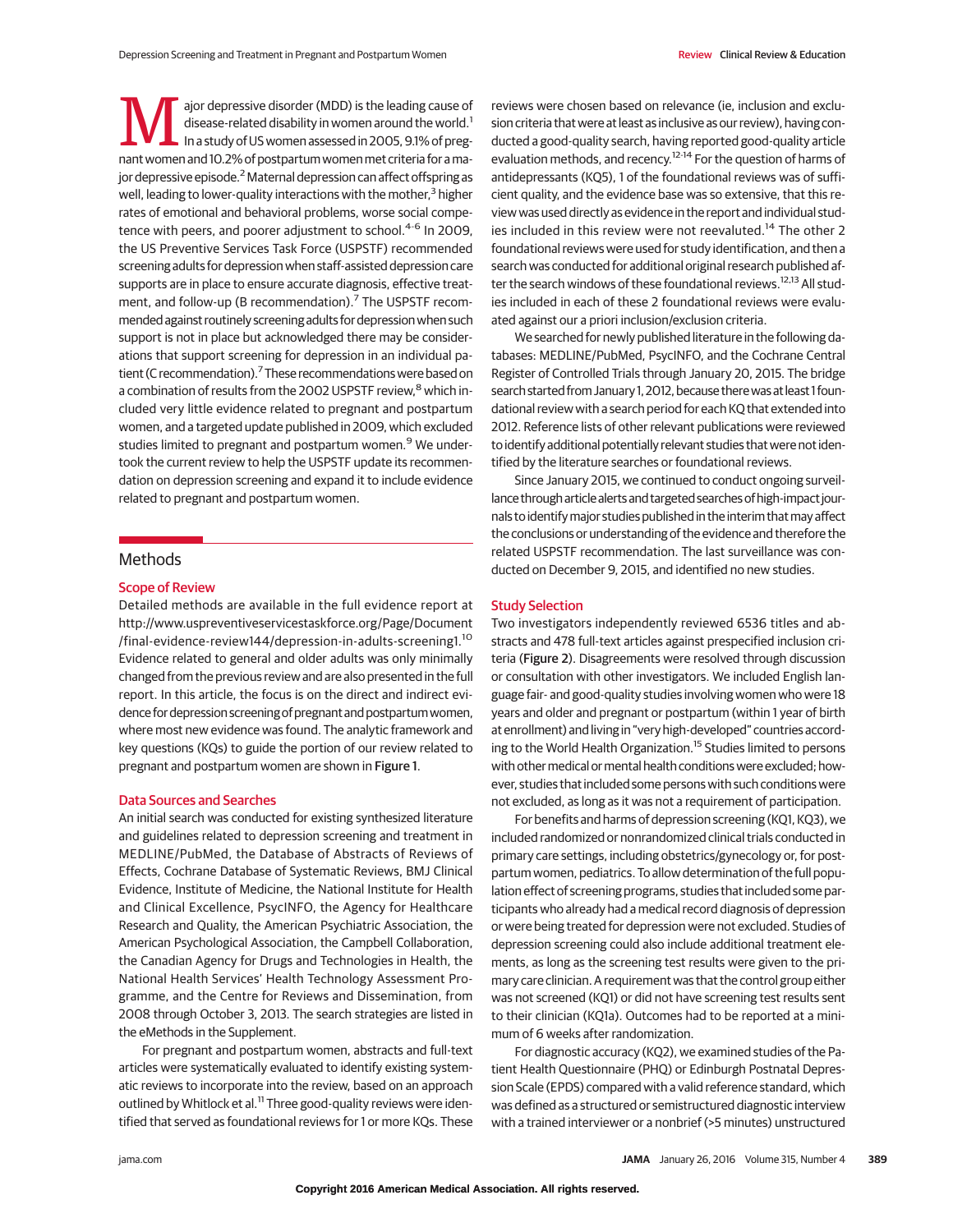Figure 1. Analytic Framework



#### Key questions

1

5

4

- Do primary care depression screening programs in pregnant and postpartum women result in improved health outcomes (decreased depressive symptomatology; decreased suicide deaths, attempts, or ideation; improved functioning; improved quality of life; or improved health status)?
- a. Does sending depression screening test results to clinicians (with or without additional care management supports) result in improved health outcomes?
- b. Does the effect of screening vary by population characteristics?<sup>a</sup>
- a. Do the test performance characteristics of the screening instruments vary by population characteristics?<sup>a</sup> What is the test performance of the most commonly used depression screening instruments in pregnant and postpartum women in primary care?
	- a. Do the harms vary by population characteristics?<sup>a</sup> 3 What are the harms associated with primary care depression screening programs in pregnant and postpartum women?
- Does treatment (psychotherapy, antidepressants, or collaborative care) result in improved health outcomes (decreased depressive symptomatology; decreased suicide deaths, attempts, or ideation; improved functioning; improved quality of life; or improved health status) in pregnant and postpartum women who screen positive for depression in primary care?
	- a. Do the effects of the interventions vary by population characteristics?
	- What are the harms of treatment in pregnant and postpartum women who screen positive for depression in primary care?
	- a. Do the harms vary by population characteristics?<sup>a</sup>
	- b. What is the prevalence of other selected serious harms of treatment with antidepressants in the general (ie, not limited to primary care) population of pregnant and postpartum women?

a Population characteristics include sex, age, race/ethnicity, comorbid conditions, and new-onset depression vs recurrent depression.

interview with a mental health clinician. Studies that gave the reference test only to a subset of participants had to make appropriate adjustments to their analysis or provide sufficient data to allow statistically adjusted analysis. Studies had to report sensitivity or specificity or the raw data to allow their calculation. The time between the index and reference tests could not exceed 2 weeks on average. In addition, these studies had to include patients comprising a wide spectrum of symptom severity, comparable with what would occur in typical primary care settings, including those without symptoms, those with subclinical symptomatology, and those with diagnostic-level symptomatology (ie, case-control designswere excluded). Studies of non-English versions of the instruments were included as long as the study was published in English.

For studies of the benefits of antidepressants and behavioralbased treatments (KQ4), trials were included that had a minimum of 6 weeks' follow-up after randomization that took place in primary or specialty care settings or online. Trials had to use populationbased screening to identify eligible patients. Studies were considered to include population-based screening if they attempted to recruit all or a consecutive or a random subset of women in a specific setting or population during the study's recruitment window, with individual outreach to potential participants for depression screening as part of determination of study eligibility. Thus, studies were excluded in which recruitment was based on referral, recruitment was from populations of known or likely depressed patients (eg, persons identified as depressed in their medical records), or volunteers were recruited through media or other advertising. Control groups could include usual care, no intervention, waitlist, attention control, or a minimal intervention (eg,  $\leq$ 15 minutes of information, not intended to be a therapeutic dose).

These same studies were also examined for harms of treatment (KQ5). For serious harms of antidepressants in general populations of pregnant and postpartum women (not limited to screendetected, KQ5b), systematic reviews, randomized or nonrandomized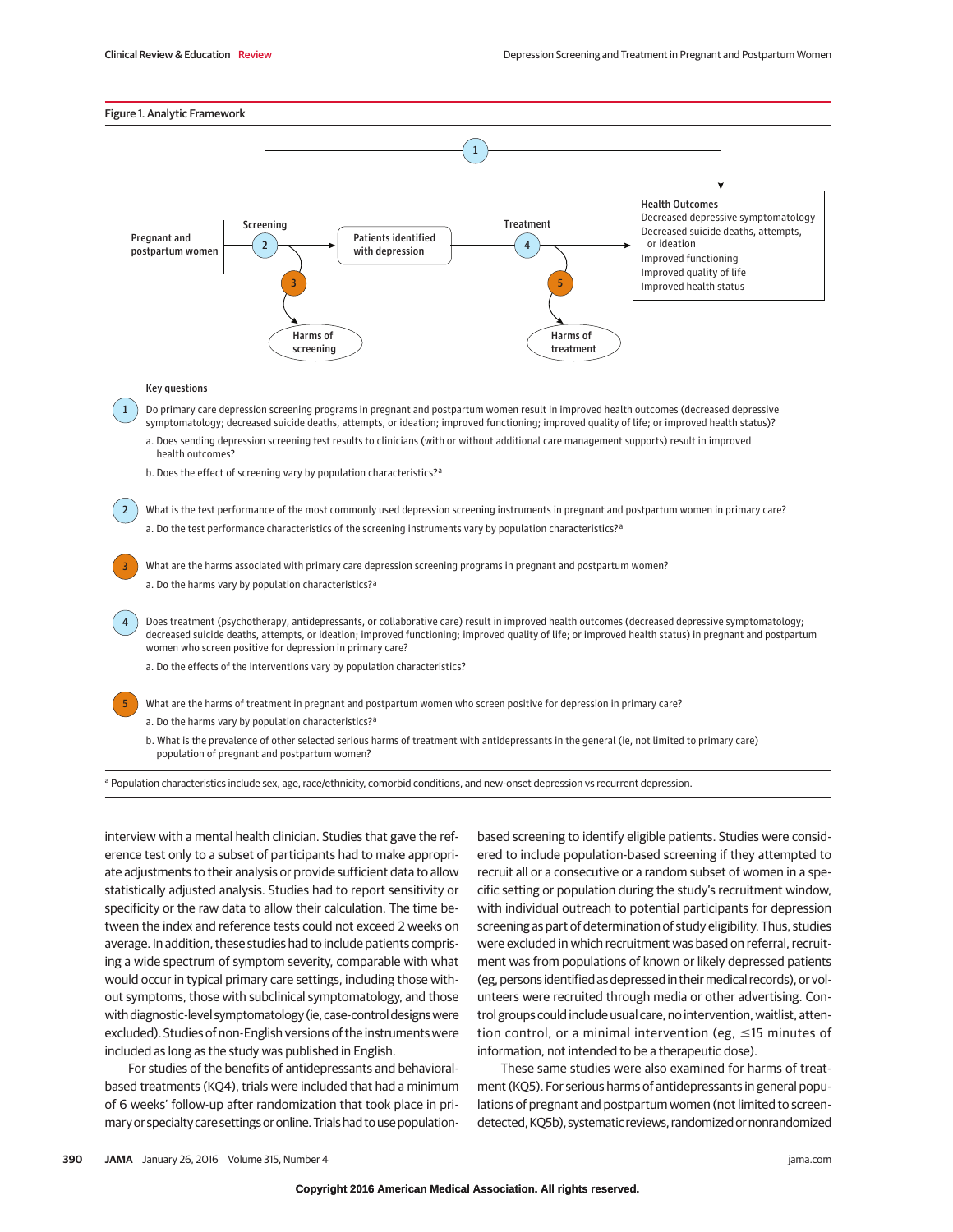

a Details about reasons for exclusion are as follows. Aim: study aim not relevant. Setting: study was not conducted in a setting or country relevant to US primary care. Comparative effectiveness: study did not have a control group. Instrument: study did not use an included screening instrument. Outcomes: study did not have relevant outcomes or had incomplete outcomes. Population: study was not conducted in a pregnant or postpartum population or was limited to a narrow population not broadly representative of primary care. Intervention: study used an excluded intervention or screening approach. Design: study did not use an included design. For review for key question 2 (KQ2), design included >2 weeks between screening and reference test, or reference test was not applied to full range of screening results or could not adjust for partial verification. Quality: study did not meet criteria for

fair or good quality (ie, it was poor quality) using study design–specific criteria developed by the US Preventive Services Task Force for randomized clinical trials,<sup>16</sup> the Quality Assessment of Diagnostic Accuracy Studies 2 for diagnostic accuracy studies,<sup>17</sup> the Newcastle-Ottawa Scale<sup>18</sup> for observational studies, or A Measurement Tool to Assess Systematic Reviews (AMSTAR) for systematic reviews.<sup>19</sup> The criteria and definitions of good, fair, poor are provided in eTable 1 in the Supplement. Language: study was published in a non-English language. Instrument not brief: study included a screening instrument that was not brief (ie, exceeded 15 minutes to complete). Study included in systematic evidence review (SER): study was included in existing SER that was included as evidence.

clinical trials, and large comparative observational studies were included.Maternal harms included suicidality, serotonin syndrome, cardiac effects, seizures, bleeding, cardiometabolic effects, miscarriage, and preeclampsia. Infant harms included neonatal death, major malformations, small for gestational age and low birth weight, seizures, serotonin withdrawal syndrome, neonatal respiratory distress, cardiopulmonary effects, and other serious events requiring medical attention. Comparative cohort studies had to have a minimum of 10 cases in each exposure group and include appropriate controls who were not taking antidepressants.

## Data Extraction and Quality Assessment

Two investigators independently assessed the quality of the included studies by using criteria defined by the USPSTF<sup>16</sup> and supplemented with criteria from the Quality Assessment of Diagnostic Accuracy 2 (QUADAS-2)<sup>17</sup> for diagnostic accuracy studies, the Newcastle-Ottawa Scale (NOS)<sup>18</sup> for observational studies, and A Measurement Tool to Assess Systematic Reviews (AMSTAR) for systematic reviews (eTable 1 in the Supplement).<sup>19</sup> Each study was assigned a final quality rating of good, fair, or poor; disagreements between the investigators were resolved through discussion. We rated and excluded studies as poor quality if there was a major "fatal flaw" (eg, attrition was >40%, differential attrition >20%) or multiple important limitations that could invalidate the results.

One investigator abstracted data from the included studies, and a second investigator checked the data for accuracy. We abstracted study design characteristics, population demographics, baseline history of depression and other mental health conditions, screening and intervention details, depression outcomes, other health outcomes (eg, suicidality, mortality, quality of life, function-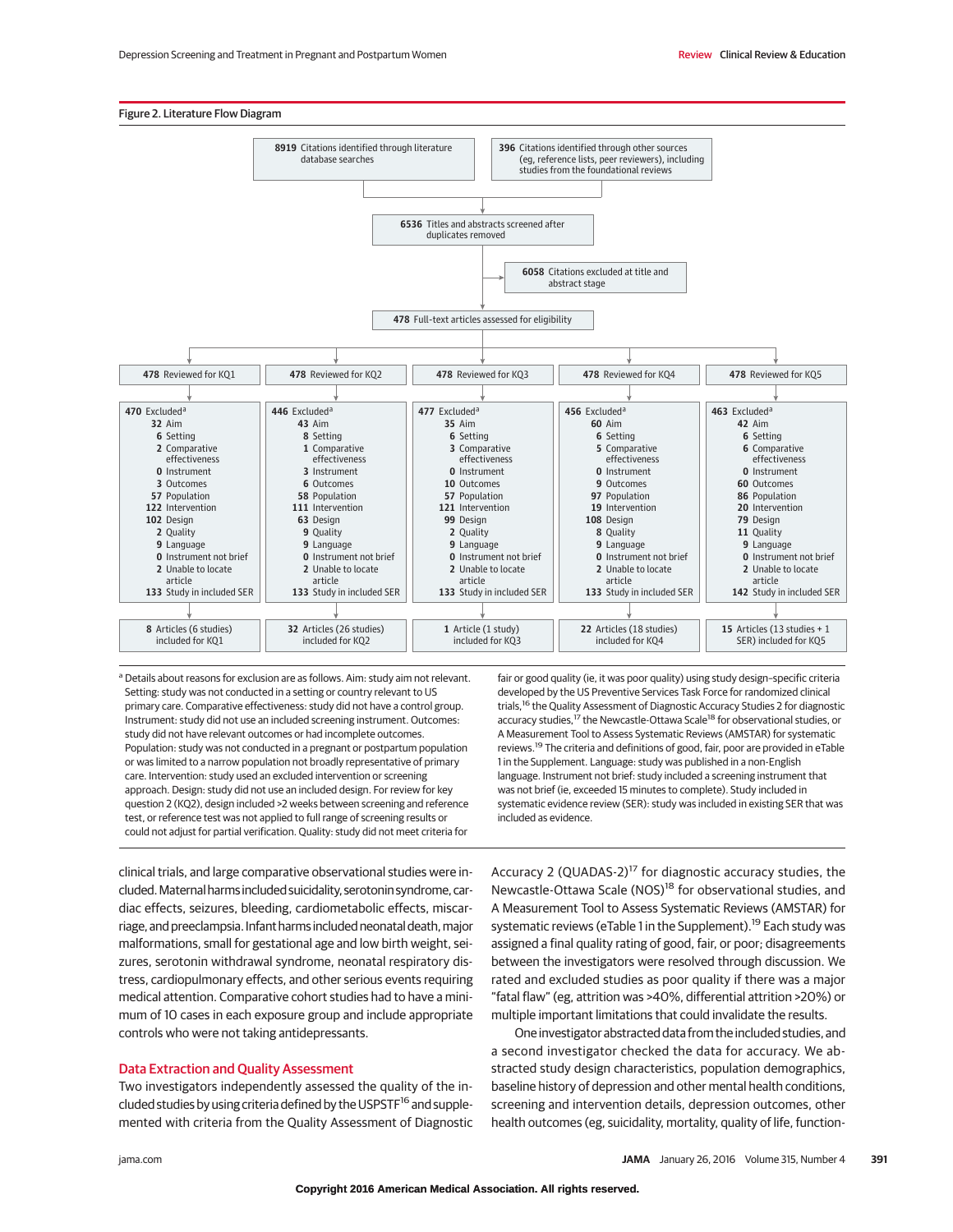| Source                                                | Quality <sup>a</sup> | No. of<br><b>Patients</b> | Study<br>Design       | Intervention                                                                                                                                                    | Planned<br>Follow-up, mo  | Country                 | Age, Mean<br>(Range), y                      | Race/Ethnicity,<br>No. (%)                                                           | <b>Weeks Postpartum</b><br>or Gestational<br><b>Week at Baseline</b> |
|-------------------------------------------------------|----------------------|---------------------------|-----------------------|-----------------------------------------------------------------------------------------------------------------------------------------------------------------|---------------------------|-------------------------|----------------------------------------------|--------------------------------------------------------------------------------------|----------------------------------------------------------------------|
| Leung<br>et al, <sup>27</sup> 2011                    | Good                 | 462                       | <b>RCT</b>            | <b>EPDS</b> screening                                                                                                                                           | 4, 16                     | Hong Kong               | NR(NR)                                       | <b>NR</b>                                                                            | 8 (postpartum)                                                       |
| Wickberg<br>et al, 29 2005                            | Fair                 | 669                       | Cluster<br><b>RCT</b> | <b>EPDS</b> screening results<br>feedback to clinician,<br>brief depression training                                                                            | 2.75                      | Sweden                  | NR(NR)                                       | <b>NR</b>                                                                            | 25 (gestation)                                                       |
| Yawn et al, 30<br>2012                                | Fair                 | 2343                      | Cluster<br><b>RCT</b> | EPDS and PHQ-9<br>screening results<br>feedback to clinician,<br>clinician training<br>and supports                                                             | 6, 12                     | United<br><b>States</b> | 26.4 (218)                                   | Black: 421 (18)<br>Hispanic:<br>282(12)<br>White: NR                                 | 8 (postpartum)                                                       |
| MacArthur<br>et al, <sup>28</sup> 2002                | Fair                 | 2064                      | Cluster<br><b>RCT</b> | EPDS screening,<br>midwife training<br>and supports                                                                                                             | 3                         | United<br>Kingdom       | NR(NR)                                       | <b>NR</b>                                                                            | 4 (postpartum)                                                       |
| Morrell<br>et al, 22 2009                             | Fair                 | 4084                      | Cluster<br><b>RCT</b> | EPDS screening, CBT<br>or person-centered<br>counseling                                                                                                         | 5                         | United<br>Kingdom       | NR(218)                                      | <b>Black: NR</b><br>Hispanic: NR<br>White:<br>3892 (95.3)                            | 6 (postpartum)                                                       |
| Glavin<br>et al, 26 2010                              | Fair                 | 2247                      | CCT <sup>b</sup>      | EPDS screening,<br>redesigned<br>follow-up care                                                                                                                 | 1.5, 4.5                  | Norway                  | 32.5(218)                                    | <b>NR</b>                                                                            | 6 (postpartum)                                                       |
|                                                       |                      |                           |                       | Abbreviations: CBT, cognitive behavioral therapy; CCT, controlled clinical trial;<br>EPDS, Edinburgh Postnatal Depression Scale; NR, not reported; PHQ, Patient | Task Force. <sup>16</sup> |                         |                                              | <sup>a</sup> Quality assessed using criteria developed by the US Preventive Services |                                                                      |
| Health Questionnaire; RCT, randomized clinical trial. |                      |                           |                       |                                                                                                                                                                 |                           |                         | <sup>b</sup> Group assignment was nonrandom. |                                                                                      |                                                                      |

ing, health status, infant outcomes, emergency department visits, inpatient stays), adverse events, and diagnostic accuracy statistics.

#### Data Synthesis and Analysis

We created summary tables of study characteristics, population characteristics, intervention characteristics, and outcomes separately for each KQ. These tables and forest plots of the results were used to examine the consistency, precision, and relationship of effect size with key potential modifiers. We had a sufficient number of trials with acceptable comparability to conduct a meta-analysis of trials examining the benefits of cognitive behavioral therapy (CBT) and related approaches. Because this analysis included 10 studies with low statistical heterogeneity, as assessed by the  $l^2$  statistic, and fairly comparable sample sizes, a random-effects model was used (DerSimonian and Laird), <sup>20</sup> with a sensitivity analysis using a restricted maximum likelihood model with the Knapp-Hartung modification for small samples.<sup>21</sup> Funnel plots and the Egger test were used to examine the risk of small study effects. For the studies of instrument accuracy (KQ2), sensitivity and specificity with Jeffrey confidence intervals were calculated, using data from 2 × 2 tables that included true positives, false positives, false negatives, and true negatives. Several studies only verified a negative screening result in a random sample of participants below a predetermined threshold (which was lower than the typical cutoffs for a positive screener in all cases).22-24 For these studies, the proportion with a depressive disorder according to the reference standard was applied to the full sample of those below the threshold, and sensitivity and specificity were calculated based on these extrapolated results.<sup>25</sup> In all cases, there were no false negatives, so sensitivity did not change, but specificity increased with extrapolation, although we were unable to accurately determine the number of noncases for 1 study and so did not calculate specificity.<sup>22</sup> Side-byside plots of sensitivity and specificity were created in R version 3.2.2 (R Foundation); all other analyses were conducted in Stata version 13.1 (StataCorp). All significance testing was 2-sided, and results were considered statistically significant if the P value was .05 or less.

## **Results**

This article focused only on the evidence related to pregnant and peripartum women, which covers most of the new evidence since the previous review and omits coverage of some sub-KQs that had no or minimalevidence, specifically key questions related tovariation in results by population characteristics (KQs 1b, 2a, 3a, 4a, and 5a).

#### Benefits of Screening

**Key Question 1.**Do primary care depression screening programs in pregnant and postpartum women result in improved health outcomes (decreased depressive symptomatology; decreased suicide deaths, attempts, or ideation; improved functioning; improved quality of life; or improved health status)?

**Key Question 1a.** Does sending depression screening test results to clinicians (with or without additional care management supports) result in improved health outcomes?

One good-quality and 5 fair-quality trials were included that examined the benefits of screening for pregnant and postpartum depression (n = 11 869)<sup>22,26-30</sup> with or without additional clinician training or treatment components (Table 1; trials are arranged in increasing order of the extensiveness of the treatment components in addition to screening). Five trials focused on postpartum women,<sup>22,26-28,30</sup> and the sixth focused on pregnant women.<sup>29</sup> All trials studied women identified in health care settings and included all study-eligible women regardless of screening test results.<sup>22,26-30</sup> Two trials included unscreened control groups<sup>27,28</sup> (KQ1), and 4 screened all participants but sent results to only the intervention group's clinicians (KQ1a).<sup>22,26,29,30</sup> Trials screened women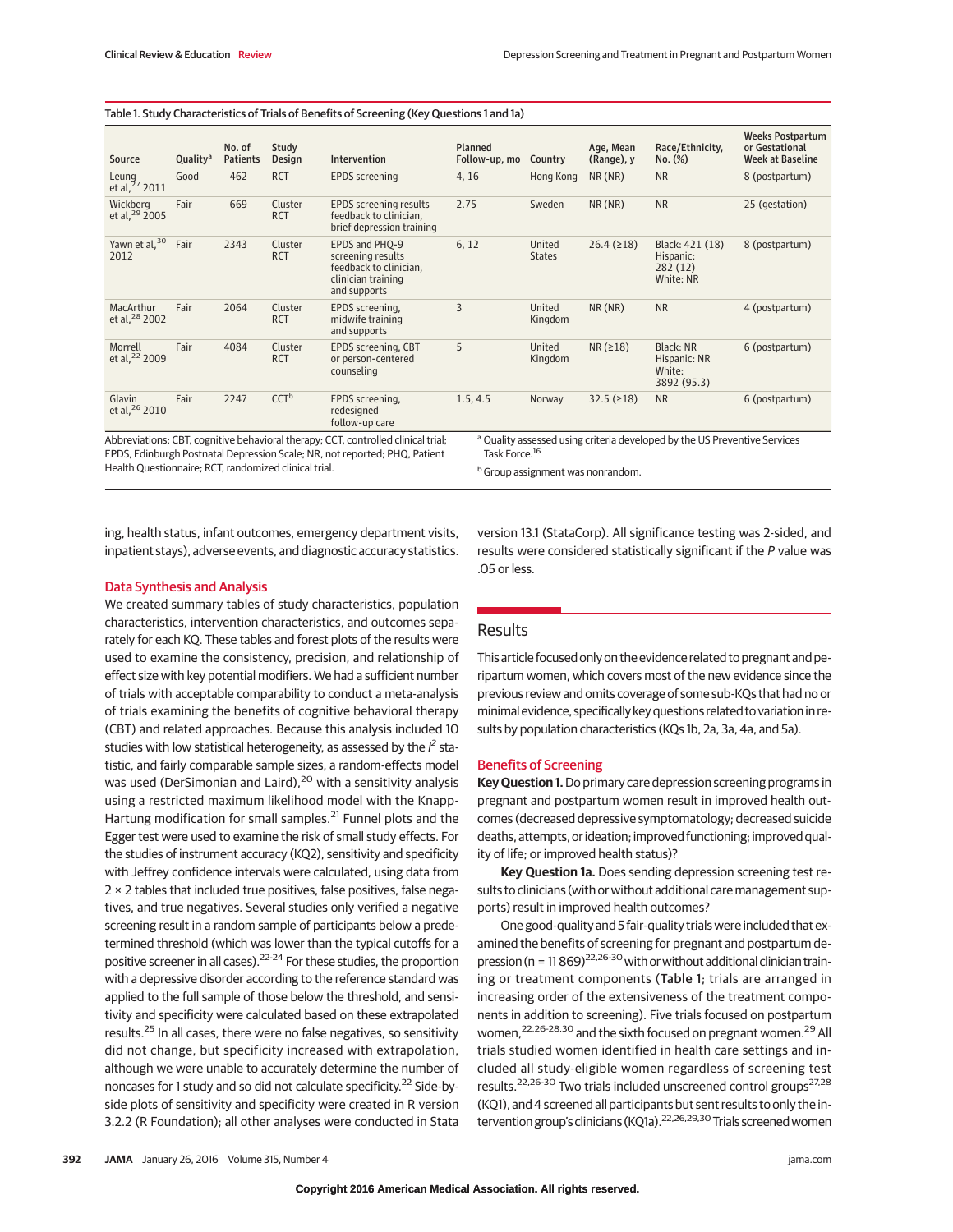#### Figure 3. Benefits of Screening Programs: Depression Prevalence Reported Within 1 Year (Key Questions 1 and 1a)

|                                     |            | Depression                      | Planned          | Planned<br><b>Infant Age</b> | No. (%) With Depression |                  |                                  |                               |                          |
|-------------------------------------|------------|---------------------------------|------------------|------------------------------|-------------------------|------------------|----------------------------------|-------------------------------|--------------------------|
| Source                              | Population | Prevalence<br><b>Definition</b> | Follow-up,<br>mo | at Follow-<br>up, mo         | Intervention<br>Group   | Control<br>Group | <b>Relative Risk</b><br>(95% CI) | Favors<br>Intervention        | <b>Favors</b><br>Control |
| Leung et al, <sup>27</sup> 2011     | Postpartum | EPDS $\geq 10$                  | 4                | 6                            | 30(13.0)                | 51(22.1)         | $0.59(0.39-0.89)$                |                               |                          |
| Wickberg et al, <sup>29</sup> 2005  | Pregnant   | EPDS $\geq$ 12                  | 2.75             | $-1$                         | 26(9.5)                 | 40(11.6)         | $0.82(0.51-1.31)$                |                               |                          |
| MacArthur et al, <sup>28</sup> 2002 | Postpartum | EPDS $\geq$ 13                  | 3                | 4                            | 115(14.4)               | 149 (21.2)       | $0.68(0.54-0.84)$                | $-$                           |                          |
| Morrell et al, <sup>22</sup> 2009   | Postpartum | EPDS $\geq$ 12                  | 5                | 6.5                          | 205(11.7)               | 150 (16.4)       | $0.72(0.59-0.87)$                | $-$                           |                          |
| Glavin et al, $26$ 2010             | Postpartum | EPDS $\geq 10$                  | 4.5              | 6                            | 40(3.6)                 | 32(8.7)          | $0.41(0.26-0.64)$                |                               |                          |
|                                     |            |                                 |                  |                              |                         |                  |                                  | 0.2<br>Relative Risk (95% CI) | 2.0<br>1.0               |

EPDS indicates Edinburgh Postnatal Depression Scale. Error bars indicate 95% confidence interval.

Figure 4. Benefits of Screening Programs: Depression Remission or Response Reported Within 1 Year (Key Questions 1 and 1a)

|                                    |            | Remission                              | Planned          | Planned<br><b>Infant Age</b> | No. (%) With Remission<br>or Response |                  |                                  |                                                    |
|------------------------------------|------------|----------------------------------------|------------------|------------------------------|---------------------------------------|------------------|----------------------------------|----------------------------------------------------|
| Source                             | Population | or Response<br><b>Definition</b>       | Follow-up,<br>mo | at Follow-<br>up, mo         | Intervention<br>Group                 | Control<br>Group | <b>Relative Risk</b><br>(95% CI) | Favors<br><b>Favors</b><br>Control<br>Intervention |
| Wickberg et al, <sup>29</sup> 2005 | Pregnant   | EPDS $\leq$ 11                         | 2.75             | $-1$                         | 22(52.4)                              | 8(18.6)          | $2.82(1.41-5.60)$                |                                                    |
| Yawn et al, 30 2012                | Postpartum | $\geq$ 5-point<br>decrease<br>in PHQ-9 | 12               | 14                           | 98 (44.7)                             | 60(33.7)         | $1.33(1.03-1.71)$                |                                                    |
| Morrell et al, <sup>22</sup> 2009  | Postpartum | EPDS < 12                              | 5                | 6.5                          | 179 (66.1)                            | 80(54.4)         | $1.21(1.02-1.44)$                |                                                    |
| Glavin et al, $26$ 2010            | Postpartum | EPDS < 10                              | 4.5              | 6                            | 75 (78.1)                             | 29(60.4)         | $1.29(1.00-1.66)$                | 0.3<br>6.0<br>1.0<br>Relative Risk (95% CI)        |

EPDS indicates Edinburgh Postnatal Depression Scale; PHQ-9, 9-item Patient Health Questionnaire. Error bars indicate 95% confidence interval.

at week 25 of gestation<sup>29</sup> or 4 to 8 weeks postpartum.<sup>22,26-28,30</sup> Only 1 trial was conducted in the United States.<sup>26</sup> Both of the individually randomized trials excluded women who were currently being treated for depression<sup>26,27</sup>; however, the trials that randomized at the level of a midwife or medical practice all had very broad inclusion criteria and did not exclude women being treated for depression.<sup>22,28-30</sup> All studies used the EPDS for screening; cutoffs for screening positive ranged from 10 to 13.While 1 trial focused narrowly on the benefit of adding the EPDS to the usual clinical evaluation,<sup>22</sup> others provided a wide range of components in addition to the screening intervention, such as clinician training and support, person-centered counseling, or redesigned follow-up care.

At follow-up, which ranged from 1.5 to 16 months, 5 of 6 trials reported the proportion of women scoring above a specified cutoff on the EPDS, which we refer to as depression prevalence (Figure 3). In pregnant and postpartum women, there were relative reductions of 18% to 59% in the risk of depression at follow-up compared with usual care, which translated to 2.1% to 9.1% absolute reductions in depression prevalence, according to a variety of EPDS cutoff definitions. For example, depression prevalence (defined as an EPDS score  $\geq$  10) was 13% in the screened group in the Hong Kong–based screening-only intervention in the near term (4 months) but 22.1% in the nonscreened group.<sup>27</sup> However, this effect was not sustained at 16 months.<sup>27</sup> In the study of pregnant women that included feedback of screening results and a 1-afternoon depression training session for midwives, the effect size was smaller and not statistically significant, with 9.5% of women in the intervention group reporting EPDS scores of 12 ormore at follow-up,

compared with 11.6% of women in usual care.<sup>29</sup> In the 3 studies that reported outcomes similar to remission (ie, no longer screened positive) or treatment response (ie, showed a predetermined level of improvement on a scale score) in postpartum women, there was a 21% to 33% increase in the likelihood of remission or response at 4.5 to 12months (6-14months postpartum), ranging from 10.0% to 33.8% absolute increases in the likelihood or remission or response (Figure 4).<sup>22,26,30</sup> The effect was even larger in the trial of pregnant women, but last follow-up was only at 2.75 months.<sup>29</sup>

The resultsmost applicable to US primary care come from a fairquality US trial of screening plus clinician supports.<sup>30</sup> Forty-five percent of intervention participants reported a 5-point or greater drop in their PHQ-9 scores, the a priori definition of clinical meaningful benefit, whereas 34% of those receiving usual care reported such a drop (odds ratio [OR], 1.74 [95% CI, 1.05-5.86], adjusted for depression history, marital status, income, education, age, and degree of parenting stress). This trial was rated as fair primarily because attrition was greater than 25% in both groups, which was a common problem in the studies on the benefits of screening for depression.

#### Performance Characteristics of the EPDS and PHQ

**Key Question 2.** What is the test performance of the most commonly used depression screening instruments in pregnant and postpartum women in primary care?

We identified 23 studies<sup>22-24,31-50</sup> (n = 5398) that examined the accuracy of the EPDS and 3 studies that examined the PHQ (n = 777)<sup>51-53</sup> relative to a diagnostic interview (Table 2, EPDS studies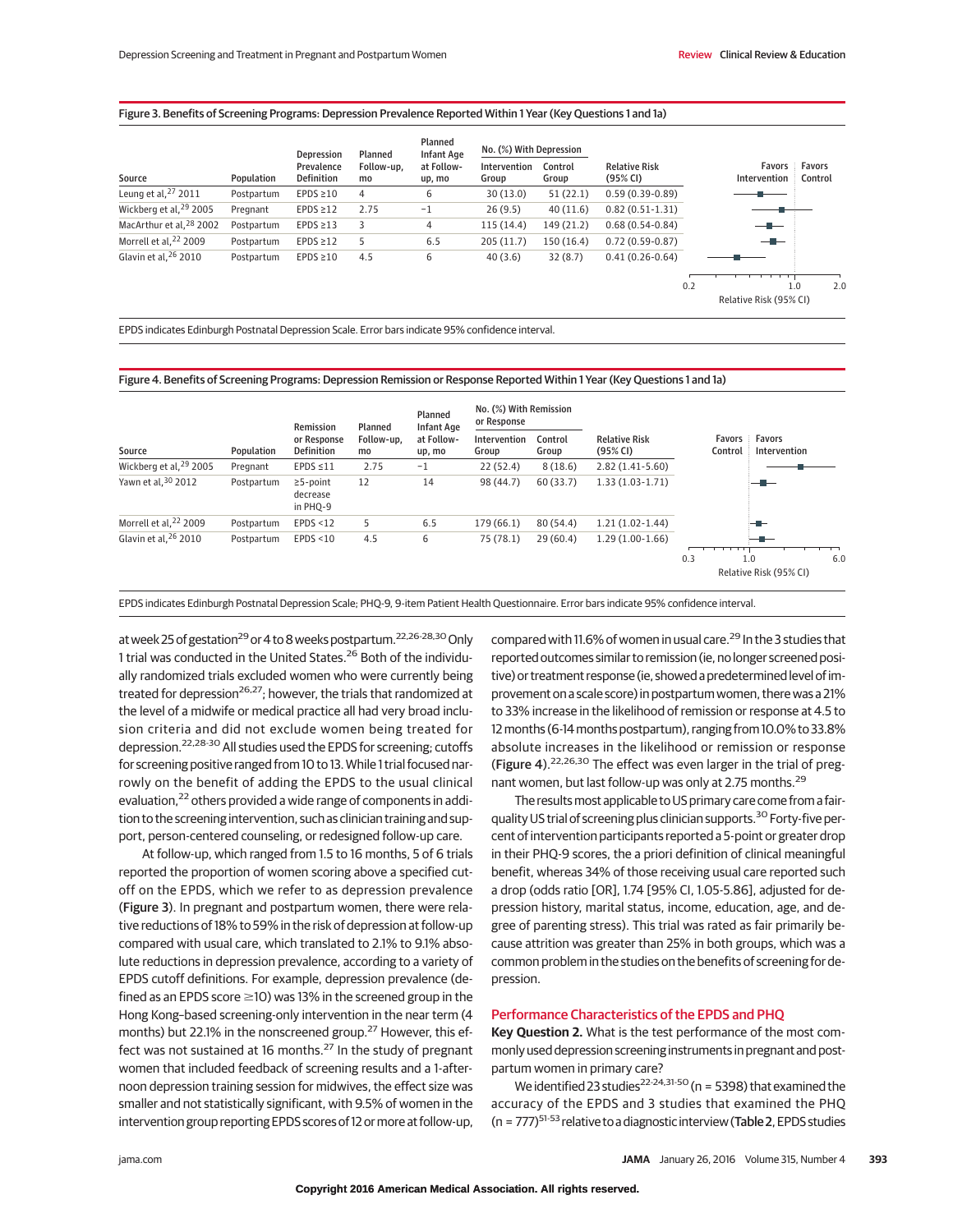| Source                                |      | No. of | Quality <sup>a</sup> Patients Reference Standard                                                                                                                                                                                                  | Country<br>(Language)             | Age, Mean<br>(Range), y | Race/Ethnicity, No.<br>$(\%)$                                                                                                                                                                                                                    | <b>Weeks Postpartum</b><br>or Gestational Week<br>at Baseline |
|---------------------------------------|------|--------|---------------------------------------------------------------------------------------------------------------------------------------------------------------------------------------------------------------------------------------------------|-----------------------------------|-------------------------|--------------------------------------------------------------------------------------------------------------------------------------------------------------------------------------------------------------------------------------------------|---------------------------------------------------------------|
| <b>English EPDS</b>                   |      |        |                                                                                                                                                                                                                                                   |                                   |                         |                                                                                                                                                                                                                                                  |                                                               |
| Tandon et al, 42<br>2012              | Fair | 95     | SCID-I/NP diagnosis of (1) MDD<br>and (2) major or minor depression                                                                                                                                                                               | <b>United States</b>              | 24.4 (NR)               | Black: 95 (100)<br>Hispanic: NR<br>White: NR                                                                                                                                                                                                     | Pregnant or 26 weeks<br>postpartum                            |
| Harris et al, 39 1989                 | Fair | 126    | DSM-II criteria for (1) MDD<br>and (2) major or minor depression                                                                                                                                                                                  | United Kingdom                    | 24.6 (17-40)            | <b>NR</b>                                                                                                                                                                                                                                        | 6 (postpartum)                                                |
| Clarke, 49 2008                       | Fair | 103    | <b>SCID for MDD</b>                                                                                                                                                                                                                               | Canada                            | 23.8 (18-42) NR         |                                                                                                                                                                                                                                                  | 4-52 (postpartum)                                             |
| Morrell et al, <sup>22</sup><br>2009  | Fair | 860    | SCAN interview diagnosis<br>of depression                                                                                                                                                                                                         | <b>United Kingdom</b>             | $NR$ ( $\geq$ 18)       | <b>Black: NR</b><br>Hispanic: NR<br>White: 3892 (95.3)                                                                                                                                                                                           | 6 (postpartum)                                                |
| Beck and Gable, <sup>32</sup><br>2001 | Fair | 150    | DSM-IV diagnosis of (1) MDD<br>and (2) any depressive disorder                                                                                                                                                                                    | <b>United States</b>              | $31(18-46)$             | Black: 12 (8)<br>Hispanic: $5(3.3)$<br>White: 130 (86.7)                                                                                                                                                                                         | 2-12 (postpartum)                                             |
| Cox et al, <sup>23</sup> 1996         | Fair | 272    | SPI interview criteria for (1) MDD<br>and (2) major or minor depression                                                                                                                                                                           | United Kingdom                    | 25.4 (NR)               | <b>NR</b>                                                                                                                                                                                                                                        | 24 (postpartum)                                               |
| Murray and Cox, 48<br>1990            | Fair | 100    | SPI using RDC for (1) MDD<br>and (2) major or minor depression                                                                                                                                                                                    | United Kingdom                    | 24.6 (NR)               | <b>NR</b>                                                                                                                                                                                                                                        | 28-34 (gestation)                                             |
| Leverton and<br>Elliott, 41 2000      | Fair | 199    | PSE interview and Bedford College<br>diagnosis of (1) case depression<br>and (2) borderline or case depression                                                                                                                                    | United Kingdom                    | NR (NR)                 | <b>NR</b>                                                                                                                                                                                                                                        | 12 (postpartum)                                               |
| <b>Non-English EPDS</b>               |      |        |                                                                                                                                                                                                                                                   |                                   |                         |                                                                                                                                                                                                                                                  |                                                               |
| Alvarado<br>et al, 47 2015            | Fair | 111    | DSM-IV or ICD-9 diagnosis of MDD<br>based on MINI interview                                                                                                                                                                                       | Chile (Spanish)                   | $25(18-43)$             | <b>NR</b>                                                                                                                                                                                                                                        | 28 (gestation)                                                |
| Adouard<br>et al, 31 2005             | Fair | 60     | MINI DSM-IV criteria for MDD                                                                                                                                                                                                                      | France (French)                   | 31.5 (23-46) NR         |                                                                                                                                                                                                                                                  | 28-34 (gestation)                                             |
| Benvenuti<br>et al, 33 1999           | Fair | 113    | MINI DSM-III-R criteria for any<br>depressive disorder                                                                                                                                                                                            | Italy (Italian)                   | 31.9 (NR)               | <b>NR</b>                                                                                                                                                                                                                                        | 0.5 (postpartum)                                              |
| Carpiniello<br>et al, $36$ 1997       | Fair | 61     | Clinically depressed by the PSE interview                                                                                                                                                                                                         | Italy (Italian)                   | 31.6 (22-43) NR         |                                                                                                                                                                                                                                                  | 4-6 (postpartum)                                              |
| Felice et al, 50 2006                 | Fair | 223    | ICD-9 based on CIS-R interview for severe,<br>moderate, or mild depression episode                                                                                                                                                                | Malta (Maltese)                   | 27.1 (15-34) NR         |                                                                                                                                                                                                                                                  | Average<br>18.6 (gestation)                                   |
| <b>Bunevicius</b><br>et al, 35 2009b  | Fair | 230    | SCID-NP diagnosis of (1) MDD and (2) any<br>depressive disorder during first trimester                                                                                                                                                            | Lithuania<br>(Lithuanian)         | 29 (18-43)              | <b>NR</b>                                                                                                                                                                                                                                        | First trimester<br>(gestation)                                |
| Garcia-Esteve et<br>al, 24 2003       | Fair | 1123   | SCID diagnosis of (1) MDD and<br>(2) any depressive disorder                                                                                                                                                                                      | Spain (Spanish)                   | 30.2 (NR)               | <b>NR</b>                                                                                                                                                                                                                                        | 6 (postpartum)                                                |
| Töreki et al, 44 2013                 | Good | 219    | SCID DSM-IV criteria for (1) MDD<br>and (2) any depressive disorder                                                                                                                                                                               | Hungary<br>(Hungarian)            | 30.0 (17-42) NR         |                                                                                                                                                                                                                                                  | 12 (gestation)                                                |
| Töreki et al, 45 2014                 | Fair | 266    | SCID diagnosis of (1) MDD<br>and (2) any depressive disorder                                                                                                                                                                                      | Hungary<br>(Hungarian)            | 30.5 (18-42) NR         |                                                                                                                                                                                                                                                  | 6 (postpartum)                                                |
| Guedeney and<br>Fermanian, 38 1998    | Fair | 87     | RDC diagnosis of major or minor<br>depressive disorder                                                                                                                                                                                            | France (French)                   | 30.4 (20-42) NR         |                                                                                                                                                                                                                                                  | 16 (postpartum)                                               |
| Yamashita<br>et al, 46 2000           | Fair | 75     | SADS diagnostic interview for major<br>or minor depression                                                                                                                                                                                        | Japan<br>(Japanese)               | $31(19-41)$             | <b>NR</b>                                                                                                                                                                                                                                        | 4 (postpartum)                                                |
| <b>Bunevicius</b><br>et al, 34 2009a  | Fair | 94     | CIDI (short form) diagnosis<br>of any depressive disorder                                                                                                                                                                                         | Lithuania<br>(Lithuanian)         | 29 (20-43)              | <b>NR</b>                                                                                                                                                                                                                                        | 2 (postpartum)                                                |
| Lee et al, 40 2001                    | Fair | 145    | SCID-NP diagnosis of major<br>or minor depression                                                                                                                                                                                                 | Hong Kong<br>(Chinese)            | $29(16-42)$             | Black: 0<br>Hispanic: 0<br>White: 0                                                                                                                                                                                                              | 6 (postpartum)                                                |
| Chen et al, 37 2013                   | Fair | 487    | DSM-IV-TR clinical interview diagnosis<br>of any depressive disorder                                                                                                                                                                              | Singapore<br>(Chinese)            | 30.4 (19-43) Black: 0   | Hispanic: 0<br>White: 0                                                                                                                                                                                                                          | 1-22 (postpartum)                                             |
| Teng et al, 43 2005                   | Fair | 199    | MINI DSM-IV diagnosis<br>of any depressive disorder                                                                                                                                                                                               | Taiwan<br>(Taiwanese)             | $29(16-41)$             | <b>NR</b>                                                                                                                                                                                                                                        | 6 (postpartum)                                                |
| <b>English PHQ</b>                    |      |        |                                                                                                                                                                                                                                                   |                                   |                         |                                                                                                                                                                                                                                                  |                                                               |
| Smith et al, 53 2010                  | Fair | 213    | <b>CIDI for MDD</b>                                                                                                                                                                                                                               | <b>United States</b>              | 28.9(≥17)               | Black: 43 (20.1)<br>Hispanic: 21 (9.8)<br>White: 135 (63.1)                                                                                                                                                                                      | <17 (gestation)                                               |
| Gjerdingen<br>et al, 51 2009b         | Fair | 438    | <b>SCID for MDD</b>                                                                                                                                                                                                                               | <b>United States</b>              | 29.1(212)               | Black: 89 (17.6)<br>Hispanic: 14 (2.8)<br>White: 339 (67)                                                                                                                                                                                        | 4 (postpartum)                                                |
| Mann et al, 52 2012                   | Fair | 126    | DSM-IV interview using guidance<br>from the SCID for major<br>or minor depression                                                                                                                                                                 | United Kingdom                    | $27.4 ( \geq 18)$       | Black: 6 (3.9)<br>Hispanic: NR<br>White: 86 (56.6)                                                                                                                                                                                               | 26-28 (gestation)                                             |
|                                       |      |        | Abbreviations: CIDI, Composite International Diagnostic Interview; CIS-R, Clinical<br>Interview Schedule-Revised; DSM, Diagnostic and Statistical Manual of Mental<br>Disorders; EPDS, Edinburgh Postnatal Depression Scale; ICD-9, International |                                   |                         | Diagnostic Criteria; SADS, Schedule for Affective Disorders and Schizophrenia;<br>SCAN, Schedules for Clinical Assessment in Neuropsychiatry; SCID, Structured<br>Clinical Interview for DSM Disorders; SPI, Standardized Psychiatric Interview. |                                                               |
|                                       |      |        | Classification of Diseases, Ninth Revision; MDD, major depressive disorder; MINI, Mini<br>International Neuropsychiatric Interview; NP, nonpatient; NR, not reported;                                                                             | Accuracy Studies 2. <sup>17</sup> |                         | <sup>a</sup> Quality assessed using criteria from the Quality Assessment of Diagnostic                                                                                                                                                           |                                                               |

PHQ, Patient Health Questionnaire; PSE, Present State Examination; RDC, Research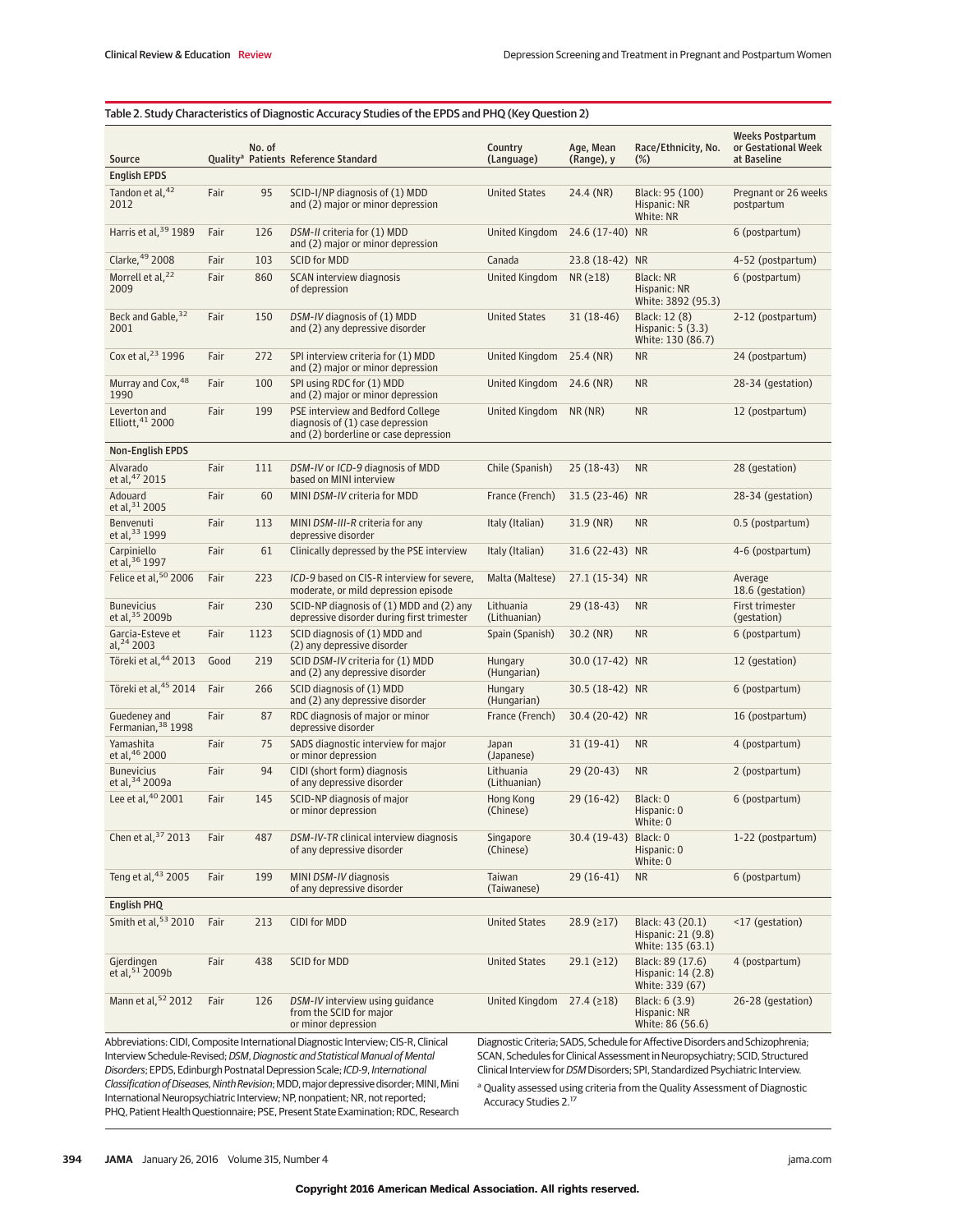are arranged in the order of decreasing proportion meeting the reference standard diagnosis, separately for English-version EPDS and non–English-version EPDS; PHQ studies are ordered by the PHQ versions reported). Eight of the included studies used the Englishlanguage version of the EPDS (n = 1905).<sup>22,23,32,39,41,42,48,49</sup> Six of the English-language EPDS studies assessed postpartum women, usually between 6 and 12 weeks postpartum,<sup>24,26,28,34,37,39</sup> 1 assessed pregnant women, <sup>48</sup> and 1 assessed women at any point during pregnancy and up to 26 weeks postpartum.<sup>42</sup> We focused on the English-language EPDS and standard cutoff scores of 10 (indicating moderate-level symptoms) and 13 (indicating probable depressive disorder) for the EPDS.

At a cutoff score of 13 for identifying MDD, the sensitivity of the English-language EPDS ranged from 0.67 (95% CI, 0.18-0.96) to 1.00 (95% CI, 0.67-1.00), with most of the results between 0.75 and 0.82 (Figure 5 and eFigure 1 in the Supplement). The largest of these studies, $^{22}$  from the United Kingdom, reported a sensitivity of 0.79 (95% CI, 0.72-0.85), which was very similar to that seen in a relatively recent US-based study with low-income African American women with a high rate of depression (0.81 [95% CI, 0.64-0.93]).<sup>42</sup> The specificity of the English-language EPDS was 0.87 or greater in all studies. Sensitivity for detecting depressive disorders, including both major and minor depression, using the cutoff of 10 or greater ranged from 0.63 (95% CI, 0.44-0.79)<sup>23</sup> to 0.84.<sup>42,49</sup> At a cutoff score of 10, the study of low-income African American women reported<sup>42</sup> sensitivity of 0.84 (95% CI, 0.69-0.94) and specificity of 0.81 (95% CI, 0.70- 0.89) for identifying major or minor depression in pregnant and postpartum women combined. The estimates were very similar for pregnant and postpartum women.<sup>42</sup>

The PHQ studies covered 3 different versions of the PHQ (PHQ-2,<sup>51-53</sup> PHQ-8,<sup>53</sup> PHQ-9<sup>51</sup>) and 3 different scoring methods for the PHQ-2 (Figure 6 and eFigure 2 in the Supplement). Sensitivities and specificities were fairly wide-ranging across different versions, scoringmethods, diagnostic comparators, and cutoffs, and no single method was reported in more than 1 study.

#### Harms of Screening

**Key Question 3.** What are the harms associated with primary care depression screening programs in pregnantand postpartumwomen?

Among the trials addressing the benefits of screening (KQ1), 1 trial reported that there were no adverse effects of depression screening in postpartum women ( $n = 462$ ; Table 1)<sup>27</sup>; the remaining 5 trials did not report on harms.

#### Benefits of Treatment

**Key Question 4.** Does treatment (psychotherapy, antidepressants, or collaborative care) result in improved health outcomes (decreased depressive symptomatology; decreased suicide deaths, attempts, or ideation; improved functioning; improved quality of life; or improved health status) in pregnant and postpartum women who screen positive for depression in primary care?

We identified 2 good-quality and 16 fair-quality trials (n = 1638) that examined the benefits of interventions in pregnant and postpartum women who had screened positive for depression in a primary care or community setting, generally compared with usual care<sup>54-71</sup> (Table 3, trials are arranged in increasing order of estimated contact hours with the intervention). One trial combined treatment in depressed women and prevention in women who were not depressed, but we only included results related to the depressed subgroup ( $n = 324$ ).<sup>63</sup> Fifteen of 18 trials recruited women during the postpartum period ( $\leq$ 22 weeks) and 3 during their pregnancy.<sup>63,64,71</sup> All 18 trials reported outcomes during the postpartum period. Time to follow-up varied widely, from 6 weeks<sup>59,69</sup> to 18 months.<sup>56</sup> Furthermore, trials varied in time between end of treatment and follow-up assessment, with 7 trials conducting follow-up assessment within 2 weeks of when treatment ended,<sup>55,57,62,65,66,69,71</sup> while the remaining had a lag of 1 to 7 months between end of treatment and follow-up assessment. The most common behavioral interventions were CBT or related interventions that included traditional CBT components, such as stress management, goal setting, and problem solving, including 2 trials conducted with pregnant women.<sup>63,64</sup> Other intervention approaches included fluoxetine,<sup>55</sup> a health care system-level stepped-care intervention, $57$  nondirective counseling,  $56,60,69$ psychodynamic therapy,<sup>58</sup> an information-only intervention,<sup>59</sup> and 2 different approaches to improving the mother-infant relationship.58,62

Of 18 trials, 15 reported an outcome similar to depression remission (usually the proportion below a specified cut point on a depression symptom scale) at follow-up ranging from 1.5 to 18 months (Figure 7, only outcomes within 1 year shown).54,56-61,63-67,69-71 All 10 trials that used CBT or related interventions showed an increased likelihood of remission with treatment in the short-term, although not all results were statistically significant.<sup>54,56,61,63-67,70,71</sup> Effect sizes were similar for pregnant and postpartum women for CBT. Pooled results that used only the longest follow-up (within 1 year) showed an increase in the likelihood of remission with CBT (DerSimonian and Laird pooled relative risk [RR], 1.34 [95% CI, 1.19-1.50]; No. of studies (K) = 10;  $l^2$  = 7.9%) compared with usual care, with absolute increases ranging from 6.2% to 34.6%. Results were almost identical in sensitivity analyses using a more conservative pooling method, with even lower statistical heterogeneity (restricted maximum likelihood pooled RR, 1.34 [95% CI, 1.17-1.53]; K = 10,  $l^2$  = 0%). Increased hours of contact might be associated with larger effect sizes, but because contact hours, sample size, control group remission rates, and time to follow-up were all confounded with each other, conclusions could not be drawn about their relative importance. The funnel plot (eFigure 3 in the Supplement) suggested an increased risk of small studies bias, consistent with increased risk of publication bias; the Egger test did not identify a statistically significant small studies bias, but power was limited. The possibility of correlation between sample size and effect size raises the concern that the pooled effect may overestimate the true effect.

Results for the outcome of continuous symptom score showed a similar pattern (Figure 8 and eFigure 4 in the Supplement), although only 7 of the trials were available for pooling.<sup>54,61,64-67,71</sup> All of the trials showed greater symptom reduction in the intervention groups. Results were not statistically significant in 3 trials<sup>64,66,67</sup>; however, unadjusted mean differences were statistically significant in 1 of these.<sup>67</sup> With usual care, EPDS scores declined by an average of 2 to 6 points, compared with 5 to 10 points in intervention groups. The pooled standardized mean difference in change between groups was −0.82 (95% CI, −1.10 to −0.54; K = 7,  $l^2$  = 35.4%), consistent with a medium to large effect size according to Cohen's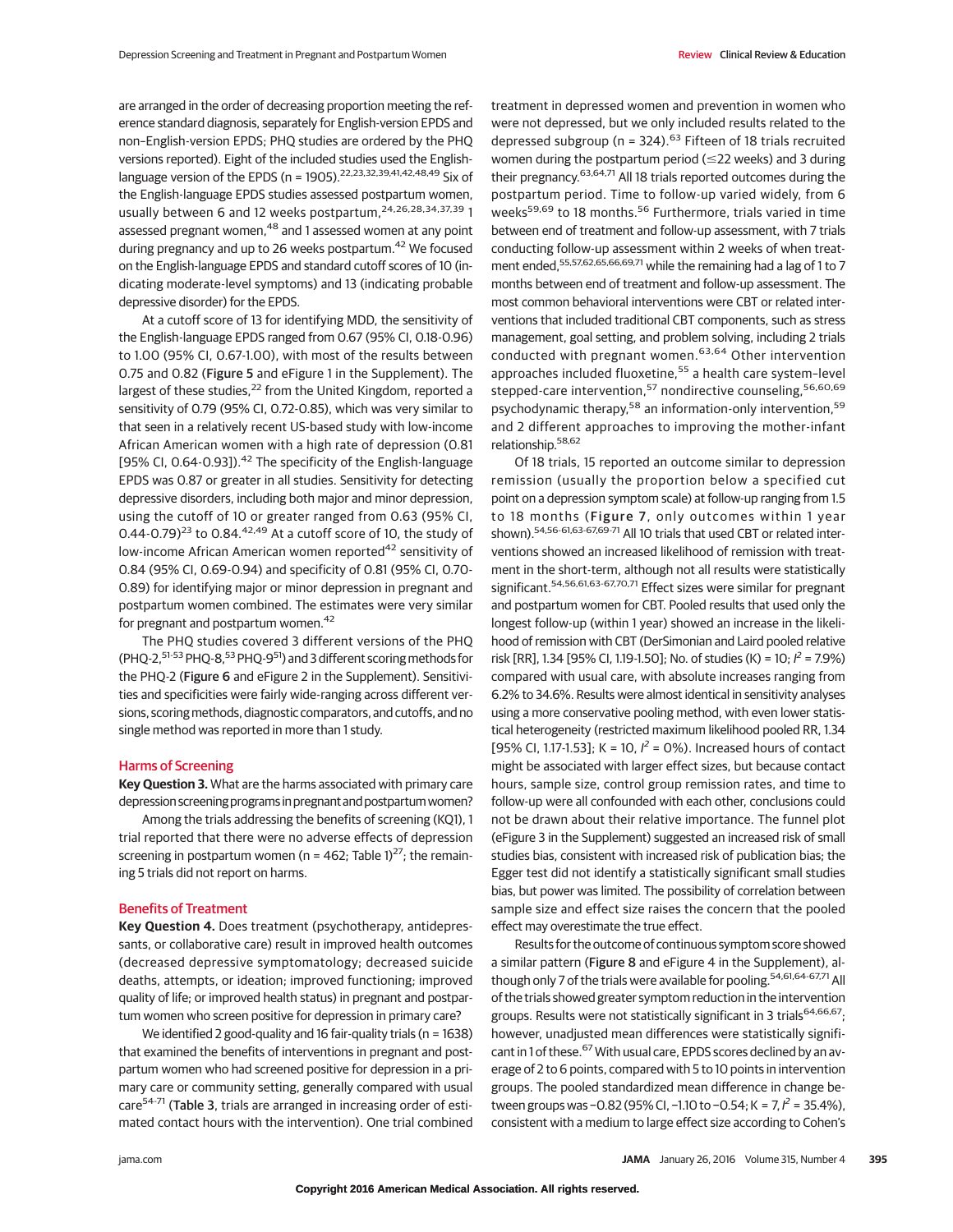| Source                                                        | Total<br>No. of<br>Patients | Population                 | No. (%)<br>Positive by<br>Reference<br>Standard | Sensitivity (95% CI) |                                   |                          | Specificity (95% CI) |          |                       |  |
|---------------------------------------------------------------|-----------------------------|----------------------------|-------------------------------------------------|----------------------|-----------------------------------|--------------------------|----------------------|----------|-----------------------|--|
| Major depressive disorder (cutoff = 13)                       |                             |                            |                                                 |                      |                                   |                          |                      |          |                       |  |
| <b>English version</b>                                        |                             |                            |                                                 |                      |                                   |                          |                      |          |                       |  |
| Tandon et al, 42 2012                                         | 95                          | Pregnant and<br>postpartum | 27(28.4)                                        | $0.81(0.64 - 0.93)$  |                                   |                          | $0.96(0.89 - 0.99)$  |          |                       |  |
| Harris et al, 39 1989                                         | 126                         | Postpartum                 | 22(17.5)                                        | $0.95(0.81 - 1.00)$  |                                   |                          | $0.93(0.87 - 0.97)$  |          |                       |  |
| Clarke, 49 2008                                               | 103                         | Postpartum                 | 17(16.5)                                        | $0.82(0.60-0.95)$    |                                   |                          | $0.88(0.80 - 0.94)$  |          |                       |  |
| Morrell et al, 22 2009a                                       | 860                         | Postpartum                 | 134 (15.6)                                      | $0.79(0.72 - 0.85)$  |                                   | HН                       |                      |          |                       |  |
| Beck and Gable, 32 2001                                       | 150                         | Postpartum                 | 18 (12.0)                                       | $0.78(0.55 - 0.92)$  |                                   |                          | $0.99(0.97 - 1.00)$  |          |                       |  |
| Cox et al, 23 1996 <sup>b</sup>                               | 272                         | Postpartum                 | 8(6.2)                                          | $0.75(0.41 - 0.94)$  |                                   |                          | $0.93(0.89 - 0.95)$  |          |                       |  |
| Murray and Cox, 48 1990                                       | 100                         | Pregnant                   | 6(6.0)                                          | $1.00(0.67-1.00)$    |                                   |                          | $0.87(0.79 - 0.93)$  |          |                       |  |
| Leverton and Elliott, 41 2000                                 | 199                         | Postpartum                 | 3(1.5)                                          | $0.67(0.18-0.96)$    |                                   |                          | $0.90(0.86 - 0.94)$  |          |                       |  |
| <b>Non-English versions</b>                                   |                             |                            |                                                 |                      |                                   |                          |                      |          |                       |  |
| Alvarado et al, 47 2015                                       | 111                         | Pregnant                   | 38 (34.2)                                       | $0.76(0.61 - 0.88)$  |                                   |                          | $0.93(0.86 - 0.97)$  |          |                       |  |
| Adouard et al, 31 2005                                        | 60                          | Pregnant                   | 15(25.0)                                        | $0.73(0.48-0.90)$    |                                   |                          | $0.82(0.69 - 0.91)$  |          |                       |  |
| Benvenuti et al, 33 1999                                      | 113                         | Postpartum                 | 18 (15.9)                                       | $0.56(0.33 - 0.76)$  |                                   |                          | $0.99(0.95 - 1.00)$  |          |                       |  |
| Carpiniello et al, 36 1997                                    | 61                          | Postpartum                 | 9(14.8)                                         | $0.67(0.35 - 0.90)$  |                                   |                          | $1.00(0.95 - 1.00)$  |          |                       |  |
| Felice et al, 50 2006                                         | 223                         | Pregnant                   | 32(14.3)                                        | $0.78(0.62 - 0.90)$  |                                   |                          | $0.90(0.85 - 0.93)$  |          |                       |  |
| Bunevicius et al, 35 2009bc                                   | 230                         | Pregnant                   | 12(5.2)                                         | $0.67(0.39 - 0.88)$  |                                   |                          |                      |          |                       |  |
| Garcia-Esteve et al, 24 2003b                                 | 1123                        | Postpartum                 | 36(3.2)                                         | $0.86(0.72 - 0.94)$  |                                   | $\overline{\phantom{a}}$ | $0.95(0.94 - 0.97)$  |          |                       |  |
| Töreki et al, 44 2013                                         | 219                         | Pregnant                   | 7(3.2)                                          | $0.29(0.06 - 0.65)$  |                                   |                          | $0.99(0.96 - 1.00)$  |          |                       |  |
| Töreki et al, 45 2014                                         | 266                         | Postpartum                 | 8(3.0)                                          | $1.00(0.74-1.00)$    |                                   |                          | $0.98(0.95 - 0.99)$  |          |                       |  |
| Depressive disorder, including minor depression (cutoff = 10) |                             |                            |                                                 |                      |                                   |                          |                      |          |                       |  |
| <b>English version</b>                                        |                             |                            |                                                 |                      |                                   |                          |                      |          |                       |  |
| Tandon et al, 42 2012                                         | 63                          | Postpartum                 | 25 (39.7)                                       | $0.84(0.66 - 0.94)$  |                                   | ╺                        | $0.79(0.64-0.90)$    |          |                       |  |
| Tandon et al, 42 2012                                         | 95                          | Pregnant and<br>postpartum | 32 (33.7)                                       | $0.84(0.69-0.94)$    |                                   | ▄                        | $0.81(0.70 - 0.89)$  |          | нн                    |  |
| Clarke, 49 2008                                               | 103                         | Postpartum                 | 25(24.3)                                        | $0.84(0.66 - 0.94)$  |                                   | $-$                      | $0.81(0.71 - 0.88)$  |          | ⊢⊣                    |  |
| Cox et al, 23 1996 <sup>b</sup>                               | 272                         | Postpartum                 | 27(16.4)                                        | $0.63(0.44 - 0.79)$  |                                   |                          | $0.90(0.86 - 0.93)$  |          |                       |  |
| Leverton and Elliott, 41 2000                                 | 199                         | Postpartum                 | 16(8.0)                                         | $0.69(0.44 - 0.87)$  |                                   |                          | $0.85(0.79 - 0.89)$  |          |                       |  |
| <b>Non-English versions</b>                                   |                             |                            |                                                 |                      |                                   |                          |                      |          |                       |  |
| Guedeney and Fermanian, 38 1998                               | 87                          | Postpartum                 | 45 (51.7)                                       | $0.84(0.72 - 0.93)$  |                                   | $\vdash \blacksquare$    | $0.79(0.65 - 0.89)$  |          |                       |  |
| Töreki et al, 45 2014                                         | 266                         | Postpartum                 | 44 (16.5)                                       | $0.55(0.40-0.69)$    |                                   |                          | $0.96(0.93 - 0.98)$  |          |                       |  |
| Yamashita et al, 46 2000                                      | 75                          | Postpartum                 | 11(14.7)                                        | $0.73(0.43 - 0.92)$  |                                   |                          | $0.98(0.93 - 1.00)$  |          |                       |  |
| Bunevicius et al, 34 2009ac                                   | 94                          | Postpartum                 | 13(13.8)                                        | $0.69(0.42 - 0.89)$  |                                   |                          |                      |          |                       |  |
| Lee et al, 40 2001                                            | 145                         | Postpartum                 | 17(11.7)                                        | $0.82(0.60-0.95)$    |                                   | $\overline{\phantom{a}}$ | $0.86(0.79-0.91)$    |          |                       |  |
| Töreki et al, 44 2013                                         | 219                         | Pregnant                   | 22(10.0)                                        | $0.50(0.30-0.70)$    |                                   |                          | $0.96(0.93 - 0.98)$  |          |                       |  |
| Garcia-Esteve et al, <sup>24</sup> 2003 <sup>b</sup>          | 1123                        | Postpartum                 | 100(8.9)                                        | $0.89(0.82 - 0.94)$  |                                   | HН                       | $0.93(0.92 - 0.95)$  |          |                       |  |
| Chen et al, 37 2013                                           | 487                         | Postpartum                 | 30(6.2)                                         | $0.90(0.76 - 0.97)$  |                                   | ₩                        | $0.91(0.88 - 0.93)$  |          |                       |  |
| Bunevicius et al, 35 2009bc                                   | 230                         | Pregnant                   | 14(6.1)                                         | $0.86(0.62 - 0.97)$  |                                   |                          |                      |          |                       |  |
|                                                               |                             |                            |                                                 |                      | $0.2$ 0.4 0.6 0.8 1.0<br>$\Omega$ |                          |                      | $\Omega$ | $0.2$ 0.4 0.6 0.8 1.0 |  |
|                                                               |                             |                            |                                                 |                      | Sensitivity (95% CI)              |                          |                      |          | Specificity (95% CI)  |  |

#### Figure 5. Diagnostic Accuracy of the Edinburgh Postnatal Depression Scale Relative to a Diagnostic Interview (Key Question 2)

Error bars indicate 95% confidence interval.

<sup>b</sup> Data were extrapolated from partial verification.

<sup>a</sup> Morrell et al (2009)<sup>22</sup> did not report sufficient data to extrapolate the number of false positives and true negatives; therefore, specificity could not be calculated.

 $\epsilon$  Bunevicius et al (2009a)<sup>34</sup> and Bunevicius et al (2009b)<sup>35</sup> did not report the number of false positives or true negatives; therefore, specificity could not be calculated.

suggested convention.<sup>72</sup> Average baseline EPDS scores were generally at or above the cutoff of 13 (cutoff for identifying MDD), and at follow-upmost CBT groupaverageswere below 10 (cutoff for identifying minor or major depressive disorder), which put them in the mild depressive symptom range, on average. Some studies showed average EPDS scores below 10 at follow-up in both the intervention and usual care groups<sup>64,67</sup>; in other trials, the usual care groups remained above 10 while the intervention groups were below 10<sup>54,70</sup> or showed mixed results over time.<sup>56</sup> Other instruments showed comparable results.

The 1 trial that examined pharmacotherapy (n = 87) reported a 10-point reduction in the EPDS with fluoxetine after 12 weeks, compared with a 7-point reduction in those taking a placebo ( $P < .05$ ). Results were similar for 2 other continuous measures of depression symptom severity, but this trial did not report a dichotomous remission-related outcome.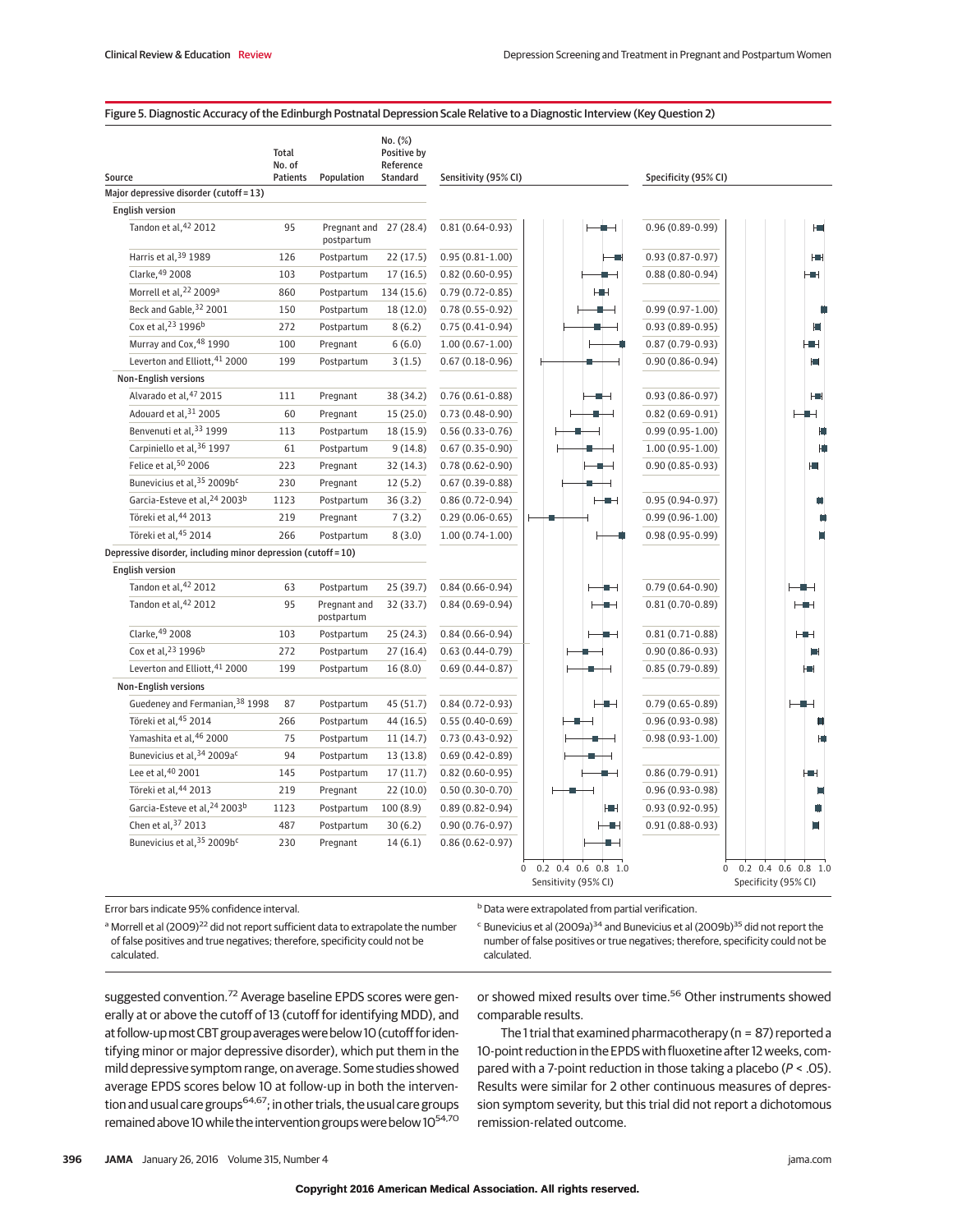Figure 6. Diagnostic Accuracy of the Patient Health Questionnaire Relative to a Diagnostic Interview (Key Question 2)

| Source                                      | PHQ<br>Version        |                 | Total<br>No. of | Cutoff Patients Population | No. (%)<br>Positive by<br>Reference<br>Standard | Sensitivity (95% CI) |     |                                           | Specificity (95% CI) |     |                                           |      |   |  |
|---------------------------------------------|-----------------------|-----------------|-----------------|----------------------------|-------------------------------------------------|----------------------|-----|-------------------------------------------|----------------------|-----|-------------------------------------------|------|---|--|
| Major depressive disorder                   |                       |                 |                 |                            |                                                 |                      |     |                                           |                      |     |                                           |      |   |  |
| Smith et al, 53 2010                        | PHQ-2<br>(Likert)     | 3               | 213             | Pregnant                   | 13(6.1)                                         | $0.77(0.50-0.93)$    |     |                                           | $0.59(0.52 - 0.66)$  |     | HH.                                       |      |   |  |
| Smith et al, 53 2010                        | PHQ-2<br>(Likert)     | 4               | 213             | Pregnant                   | 13(6.1)                                         | $0.62(0.35-0.84)$    |     |                                           | $0.79(0.73 - 0.84)$  |     |                                           | ю    |   |  |
| Gjerdingen et al, <sup>51</sup> 2009b PHQ-2 | (Likert)              | Any<br>item > 1 | 436             | Postpartum 20 (4.6)        |                                                 | $0.75(0.54-0.90)$    |     |                                           | $0.88(0.85 - 0.91)$  |     |                                           |      | Ш |  |
| Gjerdingen et al, <sup>51</sup> 2009b PHQ-2 | (yes/no) yes          | Any             | 438             | Postpartum 20 (4.6)        |                                                 | $1.00(0.88-1.00)$    |     |                                           | $0.62(0.57-0.67)$    |     | łН                                        |      |   |  |
| Smith et al, 53 2010                        | PHQ-8                 | 10              | 213             | Pregnant                   | 13(6.1)                                         | $0.77(0.50-0.93)$    |     |                                           | $0.62(0.55-0.69)$    |     | HШ                                        |      |   |  |
| Smith et al, 53 2010                        | PHQ-8                 | 11              | 213             | Pregnant                   | 13(6.1)                                         | $0.77(0.50-0.93)$    |     |                                           | $0.68(0.61-0.74)$    |     |                                           | HTH. |   |  |
| Gjerdingen et al, $51$ 2009b PHQ-9          |                       | 10              | 438             | Postpartum 20 (4.6)        |                                                 | $0.75(0.54-0.90)$    |     |                                           | $0.91(0.88-0.93)$    |     |                                           |      |   |  |
| Major or minor depression                   |                       |                 |                 |                            |                                                 |                      |     |                                           |                      |     |                                           |      |   |  |
| Mann et al, 52 2012                         | PHQ-2<br>(yes/no) yes | Any             | 126             | Pregnant                   | 17(13.5)                                        | $1.00(0.86 - 1.00)$  |     |                                           | $0.68(0.59-0.76)$    |     |                                           | ╺    |   |  |
|                                             |                       |                 |                 |                            |                                                 | 0                    | 0.2 | $0.4$ 0.6 0.8 1.0<br>Sensitivity (95% CI) | U                    | 0.2 | $0.4$ 0.6 0.8 1.0<br>Specificity (95% CI) |      |   |  |

PHQ indicates Patient Health Questionnaire. Error bars indicate 95% confidence interval.

Because non-CBT approaches, including fluoxetine, were highly variable in their effects and were limited by lack of replication, firm conclusions about those approaches could not be drawn.

#### Harms of Treatment

**Key Question 5.** What are the harms of treatment in pregnant and postpartum women who screen positive for depression in primary care?

**Key Question 5b.** What is the prevalence of other selected serious harms of treatment with antidepressants in the general (ie, not limited to primary care) population of pregnant and postpartum women?

The examination of harms of antidepressants was limited to second-generation agents: selective serotonin reuptake inhibitors (SSRIs), selective norepinephrine reuptake inhibitors, bupropion, nefazodone, trazodone, and mirtazapine. Ten of the included studies on harms of treatment for depression were of good quality, and 4 were of fair quality (Table 4, studies are ordered by study design, then by primary reported outcome). Of the trials that addressed benefits of treatment, which all involved screen-identified patients, only the trial of fluoxetine also reported on harms of treatment.<sup>55</sup> At 12 weeks of follow-up, 1 of 43 women (2.3%) taking fluoxetine and 3 of 44 women (6.8%) taking the placebo discontinued it due to adverse effects.

Considering studies not limited to women with screendetected depression, a good-quality systematic review published in 201314 identified 15 observational studies providing evidence of the harms of antidepressants at unknown dosages in pregnant depressed women. The review included an additional 109 observational studies that provided evidence of the harms of antidepressants in pregnant women in whom depression status in either or both treatment groups was unknown.When available, data limited to depressed women were our focus.

An additional 12 fair- or good-quality large observational studies were identified that were published between 2012 and 2014 and that examined the harms of antidepressants in pregnant or

postpartum women ( $n = 4759735$ ).<sup>73-84</sup> Three were case-control studies<sup>82-84</sup>; the remaining were cohort studies that used national registers or administrative health data to examine exposures and outcomes retrospectively in women who had been pregnant. Five studies provided evidence of outcomes in pregnant women with known depression who were or were not exposed to antidepressants.<sup>74-76,78,84</sup> The remaining 7 studies compared outcomes in exposed vs unexposed pregnant women with unknown depression status, although most of these analyses adjusted for presence of depression<sup>79</sup> or conducted some analyses that were restricted to depressed women.<sup>77,80,81</sup>

Detailed results of the harms of treatment are shown in eTable 2 in the Supplement. There was evidence that use of some antidepressants during pregnancy, particularly SSRIs and venlafaxine, are associated with increased risk of preeclampsia, postpartum hemorrhage, and miscarriage as well as a number of adverse infant outcomes, including neonatal or postneonatal death, preterm birth, small for gestational age, neonatal seizures, serotonin withdrawal syndrome, neonatal respiratory distress, pulmonary hypertension, or major congenital malformations. The absolute increase in risk for most infant outcomes was very small, given the rarity of the events, and sometimes occurred only with higher levels of exposure. For example, a large retrospective cohort study reported a more than doubling of seizure occurrence in infants of depressed women who had been provided 3 or more prescription fills for antidepressants of any kind (but primarily SSRIs). However, the absolute risk remained quite small (0.66% among exposed infants vs 0.28% in unexposed infants; unadjusted OR, 2.39 [95% CI, 1.57-3.64]).<sup>75</sup> In that study, there was no similar association among women with 1 or 2 prescription fills for antidepressants.

More common outcomes showed potentially important absolute increases. One study in the 2013 review<sup>14</sup> reported neonatal respiratory distress among 7.8% of infants not exposed to SSRIs in utero, compared with 13.9% of exposed infants, and a pooled estimate combining 3 studies showed an increased odds of respiratory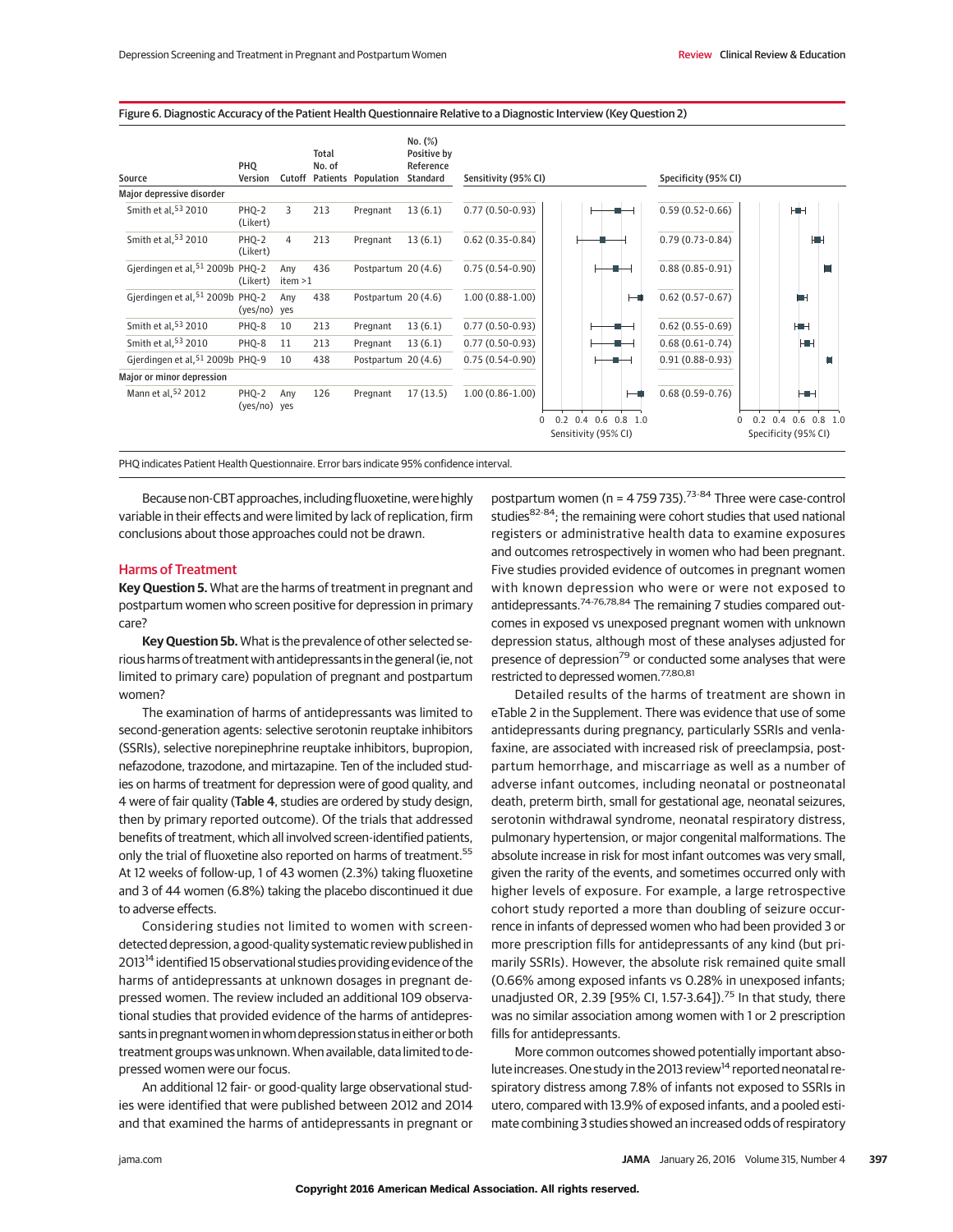|                                      |                      | No. of          | Study            |                                                                           | Planned<br>Follow-up, |                         | Age, Mean     | Race/Ethnicity, No.                                         | <b>Weeks Postpartum</b><br>or Gestational Week |
|--------------------------------------|----------------------|-----------------|------------------|---------------------------------------------------------------------------|-----------------------|-------------------------|---------------|-------------------------------------------------------------|------------------------------------------------|
| Source                               | Quality <sup>a</sup> | <b>Patients</b> | Design           | Intervention                                                              | mo                    | Country                 | (Range), y    | $(\%)$                                                      | at Baseline                                    |
| McGregor et<br>al, 64 2014           | Fair                 | 42              | CCT <sup>b</sup> | <b>CBT</b>                                                                | 4, 6                  | Canada                  | NR(216)       | <b>NR</b>                                                   | 22 (gestation)                                 |
| Milgrom et al, 66<br>2011            | Fair                 | 68              | <b>RCT</b>       | <b>CBT</b>                                                                | $\overline{2}$        | Australia               | 31.5 (NR)     | <b>NR</b>                                                   | 16 (postpartum)                                |
| Cooper et al, 56<br>2003             | Good                 | 193             | <b>RCT</b>       | $CBT(G1)$ ,<br>psychodynamic (G2),<br>or nondirective<br>counseling (G3)  | 4, 9, 18              | United<br>Kingdom       | $27.7(17-42)$ | <b>NR</b>                                                   | 0 (postpartum)                                 |
| Prendergast and<br>Austin, 67 2001   | Fair                 | 37              | <b>RCT</b>       | <b>CBT</b>                                                                | 1.5, 8                | Australia               | 32.2 (NR)     | <b>NR</b>                                                   | 10 (postpartum)                                |
| O'Mahen et<br>al, $71$ 2013          | Fair                 | 55              | <b>RCT</b>       | <b>CBT</b>                                                                | $\overline{4}$        | United<br><b>States</b> | $27.0(18-43)$ | Black: 32 (58.2)<br>Hispanic: NR<br>White: 17 (30.9)        | 31 (gestation)                                 |
| Kozinszky et<br>al, $63$ 2012        | Good                 | 324             | <b>RCT</b>       | CBT-related                                                               | 4.75                  | Hungary                 | $27.3$ (NR)   | <b>NR</b>                                                   | 27 (gestation)                                 |
| Ammerman et<br>al, $54$ 2013         | Fair                 | 93              | <b>RCT</b>       | CBT-related                                                               | 4.75, 7.75            | United<br><b>States</b> | $21.9(16-37)$ | Black: 30 (32.2)<br>Hispanic: 7 (7.5)<br>White: 58 (62.4)   | 12 (postpartum)                                |
| Honey et al, 61<br>2002              | Fair                 | 45              | <b>RCT</b>       | CBT-related                                                               | 2, 8                  | United<br>Kingdom       | 27.9 (NR)     | <b>NR</b>                                                   | 22 (postpartum)                                |
| Milgrom et al, 65<br>2005            | Fair                 | 192             | <b>RCT</b>       | <b>CBT</b> (Coping with<br>Depression course) (G1)<br>or CBT-related (G2) | 12                    | Australia               | 29.7 (NR)     | <b>NR</b>                                                   | 12 (postpartum)                                |
| Wiklund et al, <sup>70</sup><br>2010 | Fair                 | 67              | <b>RCT</b>       | <b>CBT</b>                                                                | 2.75                  | Sweden                  | NR (NR)       | <b>NR</b>                                                   | 0 (postpartum)                                 |
| Holden et al, 60<br>1989             | Fair                 | 55              | <b>RCT</b>       | Nondirective counseling                                                   | 3.25                  | United<br>Kingdom       | 26.2 (NR)     | <b>NR</b>                                                   | 10 (postpartum)                                |
| Wickberg and<br>Hwang, 69 1996       | Fair                 | 41              | <b>RCT</b>       | Nondirective counseling                                                   | 1.5                   | Sweden                  | 28.4 (NR)     | <b>NR</b>                                                   | 12 (postpartum)                                |
| Segre et al, 68<br>2015              | Fair                 | 66              | <b>RCT</b>       | Nondirective counseling                                                   | $\overline{2}$        | United<br><b>States</b> | 26.31 (≥14)   | Black: 22 (33.3)<br>Hispanic: 27 (40.9)<br>White: 22 (33.3) | <b>NR</b>                                      |
| Goodman et<br>al, 58 2015            | Fair                 | 42              | <b>RCT</b>       | Perinatal dyadic<br>psychotherapy                                         | 3, 6                  | United<br><b>States</b> | 30.7 (NR)     | Black: NR<br>Hispanic: 10 (23.8)<br>White: 25 (59.5)        | 5 (postpartum)                                 |
| Heh and Fu, 59<br>2003               | Fair                 | 70              | <b>RCT</b>       | Information support                                                       | 1.5                   | Taiwan                  | 27.1 (20-35)  | <b>NR</b>                                                   | 6 (postpartum)                                 |
| Horowitz et<br>al, $62$ 2001         | Fair                 | 122             | <b>RCT</b>       | Interaction coaching                                                      | 1.5, 2.5              | United<br><b>States</b> | $31(17-41)$   | Black: 9 (7.4)<br>Hispanic: 9 (7.4)<br>White: 84 (68.9)     | 6 (postpartum)                                 |
| Gjerdingen et<br>$aL57$ 2009         | Fair                 | 39              | <b>RCT</b>       | Stepped care                                                              | 9                     | United<br><b>States</b> | 27.6(216)     | <b>NR</b>                                                   | 0 (postpartum)                                 |
| Appleby et al, 55<br>1997            | Fair                 | 87              | <b>RCT</b>       | <b>Fluoxetine and CBT</b>                                                 | 3                     | United<br>Kingdom       | 25.3 (NR)     | <b>NR</b>                                                   | 7 (postpartum)                                 |

Abbreviations: CBT, cognitive behavioral therapy; CCT, controlled clinical trial; G1, G2, etc, group 1, group 2, etc; NR, not reported; RCT, randomized clinical trial. <sup>a</sup> Quality assessed using criteria developed by the US Preventive Services Task Force.<sup>16</sup> **b** Group assignment was nonrandom.

distress with SSRI exposure (pooled OR, 1.91; 95% CI, 1.63-2.24;  $I^2$  = 0%).<sup>14</sup> As another example, a large US-based cohort study found development of preeclampsia among 8.9% of depressed women exposed to venlafaxine compared with 5.4% of unexposed women.<sup>81</sup> However, because these are observational studies, causality cannot be determined; it is not possible to control for all possible confounders related to depression, particularly the fact that women with more severe depression may be more likely to take antidepressants during pregnancy.

## **Discussion**

We examined recent information on the benefits and harms of depression screening and treatment and the accuracy of selected screening instruments for pregnant and postpartum women to support the USPSTF updated recommendation on these topics. Evidence suggested that programs to screen pregnant and postpartum women, with or without additional treatment-related supports, reduced the prevalence of depression and increased remission or treatment response (Table 5). Most of the screening trials included in this review provided treatment elements beyond screening, such as clinician training and supports, treatment protocols, or counseling with specially trained clinicians. Sensitivity of the English-language version of the EPDS was estimated to be approximately 0.80 and specificity approximately 0.90, using a cutoff of 13 to detect postpartum MDD. Further, evidence suggested that CBT improved depression in women with postpartum depression. In addition, the use of second-generation antidepressants during pregnancy may be associated with increased risk of some serious harms.

Evidence primarily focused on postpartum women, except for harms of antidepressants, but the little evidence among pregnant women suggested comparable effect with postpartum women. Im-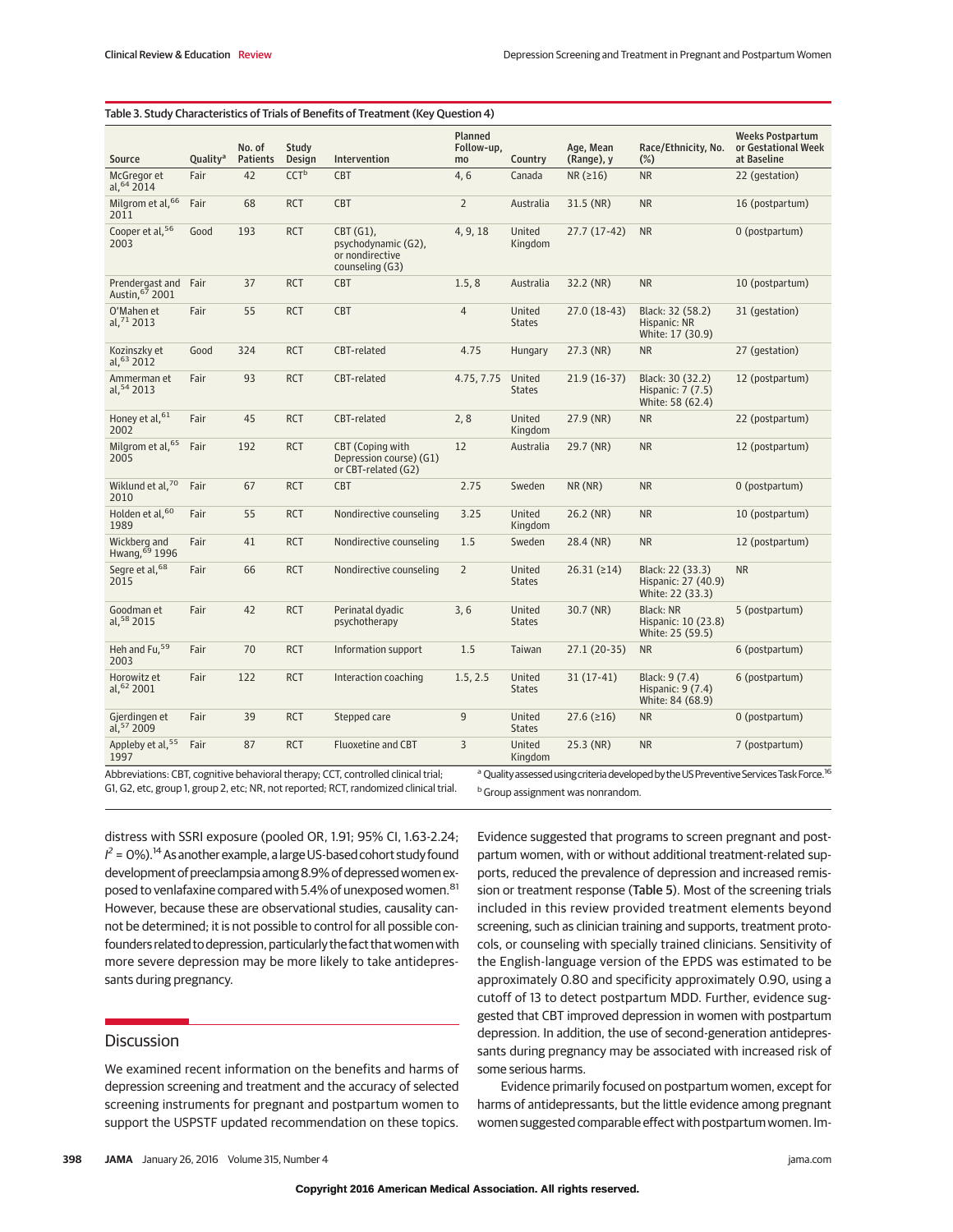### Figure 7. Benefits of Depression Treatment: Depression Remission or Response (Key Question 4)

|                                            |                       | Depression                                                                    | Planned<br>Follow-up<br>(Time Since Age at | Planned<br>Infant | Estimated            | No. (%) With<br><b>Depression Remission</b> |       |                             |               |                                        |
|--------------------------------------------|-----------------------|-------------------------------------------------------------------------------|--------------------------------------------|-------------------|----------------------|---------------------------------------------|-------|-----------------------------|---------------|----------------------------------------|
|                                            |                       | Remission                                                                     | <b>Treatment</b>                           | Follow-           | Hours of             | <b>Intervention Control</b>                 |       | <b>Relative Risk</b>        | <b>Favors</b> | Favors                                 |
| Source                                     | Population            | Definition                                                                    | Ended), mo up, mo                          |                   | Contact <sup>a</sup> | Group                                       | Group | (95% CI)                    | Control       | Intervention                           |
| <b>CBT</b> or related                      |                       |                                                                               |                                            |                   |                      |                                             |       |                             |               |                                        |
| McGregor et al, 64 2014                    | Pregnant              | EPDS < 10                                                                     | 6(4.5)                                     | 1.5               | $\mathbf{1}$         | 17 (81.0)                                   |       | 11 (52.4) 1.55 (0.98-2.44)  |               | $\overline{\phantom{a}}$               |
| Milgrom et al, 66 2011                     | Postpartum BDI-II <14 |                                                                               | 2(0.5)                                     | 6                 | 3                    | 13 (76.5)                                   |       | 8 (53.3) 1.43 (0.83-2.47)   |               |                                        |
| Cooper et al, 56 2003                      | Postpartum No SCID    | depression<br>diagnosis                                                       | 9(6.5)                                     | 9                 | 5                    | 30(75.0)                                    |       | 33 (68.8) 1.09 (0.84-1.42)  |               |                                        |
| Prendergast and Austin, 67 2001 Postpartum |                       | EPDS <10                                                                      | 8(6.5)                                     | 10.5              | 6                    | 14(93.3)                                    |       | 15 (83.3) 1.12 (0.87-1.43)  |               |                                        |
| O'Mahen et al, 71 2013                     | Pregnant              | $BDI-II < 14$                                                                 | 4(0)                                       | 1.75              | 10                   | 15(50.0)                                    |       | 10 (40.0) 1.25 (0.69-2.27)  |               |                                        |
| Kozinszky et al, 63 2012                   | Pregnant              | LQ < 12                                                                       | 7.8(6.8)                                   | 4.55              | 12                   | 80(67.2)                                    |       | 101 (49.3) 1.36 (1.13-1.65) |               |                                        |
| Ammerman et al. <sup>54</sup> 2013         | Postpartum            | No SCID-I<br>MDD<br>diagnosis                                                 | 7.75(3)                                    | 10.75             | 15                   | 39 (83.0)                                   |       | 26 (56.5) 1.47 (1.10-1.95)  |               |                                        |
| Honey et al, 61 2002                       | Postpartum EPDS <12   |                                                                               | 8(6)                                       | 13.5              | 16                   | 15(65.2)                                    |       | 8 (36.4) 1.79 (0.96-3.36)   |               |                                        |
| Milgrom et al, 65 2005                     | Postpartum BDI <17    |                                                                               | 3(0)                                       | 6                 | 18                   | 17 (54.8)                                   |       | 5 (27.8) 1.97 (0.88-4.44)   |               |                                        |
| Wiklund et al, 70 2010                     | Postpartum EPDS <11   |                                                                               | 2.75(1)                                    | 2.75              | 21                   | 25(75.8)                                    |       | 14 (41.2) 1.84 (1.18-2.87)  |               |                                        |
| Nondirective <sup>b</sup>                  |                       |                                                                               |                                            |                   |                      |                                             |       |                             |               |                                        |
| Holden et al, 60 1989                      |                       | Postpartum No evidence 3.25 (1.25) 5.75<br>of minor<br>or major<br>depression |                                            |                   | $\overline{4}$       | 18 (69.2)                                   |       | $9(37.5)$ 1.85 (1.04-3.29)  |               |                                        |
| Cooper et al, 56 2003                      | Postpartum No SCID    | depression<br>diagnosis                                                       | 9(6.5)                                     | 9                 | 5                    | 31(66.0)                                    |       | 33 (68.8) 0.96 (0.72-1.27)  |               |                                        |
| Wickberg and Hwang, 69 1996                | Postpartum            | No evidence 1.5 (0)<br>of major<br>depression                                 |                                            | 4.5               | 6                    | 12(80.0)                                    |       | 4 (25.0) 3.20 (1.32-7.76)   |               |                                        |
| Psychodynamic                              |                       |                                                                               |                                            |                   |                      |                                             |       |                             |               |                                        |
| Cooper et al, 56 2003                      | Postpartum No SCID    | depression<br>diagnosis                                                       | 9(6.5)                                     | 9                 | 5                    | 34 (79.1)                                   |       | 33 (68.8) 1.15 (0.90-1.47)  |               |                                        |
| Other psychotherapy                        |                       |                                                                               |                                            |                   |                      |                                             |       |                             |               |                                        |
| Goodman et al, 58 2015                     | Postpartum            | Major<br>depression<br>remission                                              | 6(3)                                       | 7.25              | 8                    | 20 (95.2)                                   |       | 21 (100.0) 0.95 (0.84-1.09) |               |                                        |
| Information only                           |                       |                                                                               |                                            |                   |                      |                                             |       |                             |               |                                        |
| Heh and Fu, 59 2003                        | Postpartum EPDS <10   |                                                                               | 1.5(1.5)                                   | 3                 | 0.08                 | 21(60.0)                                    |       | 11 (31.4) 1.91 (1.09-3.34)  |               |                                        |
| Stepped care                               |                       |                                                                               |                                            |                   |                      |                                             |       |                             |               |                                        |
| Gjerdingen et al, 57 2009a                 |                       | Postpartum PHQ-9 < 10 9 (0)                                                   |                                            | 9                 | 1.7                  | 9(56.3)                                     |       | 13 (72.2) 0.78 (0.46-1.31)  |               |                                        |
|                                            |                       |                                                                               |                                            |                   |                      |                                             |       |                             | 0.3           | $1.0$<br>8.0<br>Relative Risk (95% CI) |

BDI indicates Beck Depression Inventory; CBT, cognitive behavioral therapy; EPDS, Edinburgh Postnatal Depression Scale; LQ, Leverton Questionnaire; MDD, major depressive disorder; PHQ, Patient Health Questionnaire; RR, relative risk; SCID, Structured Clinical Interview for Depression. Error bars indicate 95% confidence interval.

a Hours of contact were estimated based on planned number and length of sessions.

**b** Nondirective therapy involves empathic, reflective listening rather than advice or direction in behavior change.

portant limitations to the evidence were noted for all bodies of evidence, including relatively small number of studies, few trials with good applicability to primary care in the United States, and many studies with very small study sizes.

The direct evidence of effects of screening for depression suggested that programs that include screening reduce the overall prevalence of depression and increase the likelihood of remission or treatment response in postpartum women. Results in pregnant women were consistent with postpartum women, although they came from only a single, smaller study. The direct (KQ1 and KQ1a) evidence base is relatively small (6 trials, most with fairly short follow-up) but included almost 12 000 women. Only 1 of these trials was conducted in the United States. Two trials provided minimal additional components beyond screening: one demonstrated reduced prevalence of depression<sup>27</sup> and the other increased response to treatment.<sup>29</sup> The results of this evidence report are consistent with 2 recent comprehensive reviews of depression identification in pregnant and postpartum women, which included overlapping (but not identical) evidence bases.12,13 One review concluded that their included studies showed that using the EPDS had beneficial effects, but the authors could not disentangle the effects of using an identification strategy from the effects of subsequent interventions provided.<sup>13</sup> The other review concluded that screening was associated with modest improvement in depression across a variety of lowintensity interventions.<sup>12</sup>

One concern about the trials of screening programs is that 4 of the 6 studies did not exclude women who were previously known to be depressed. Because depression is often inadequately treated,<sup>7,8</sup>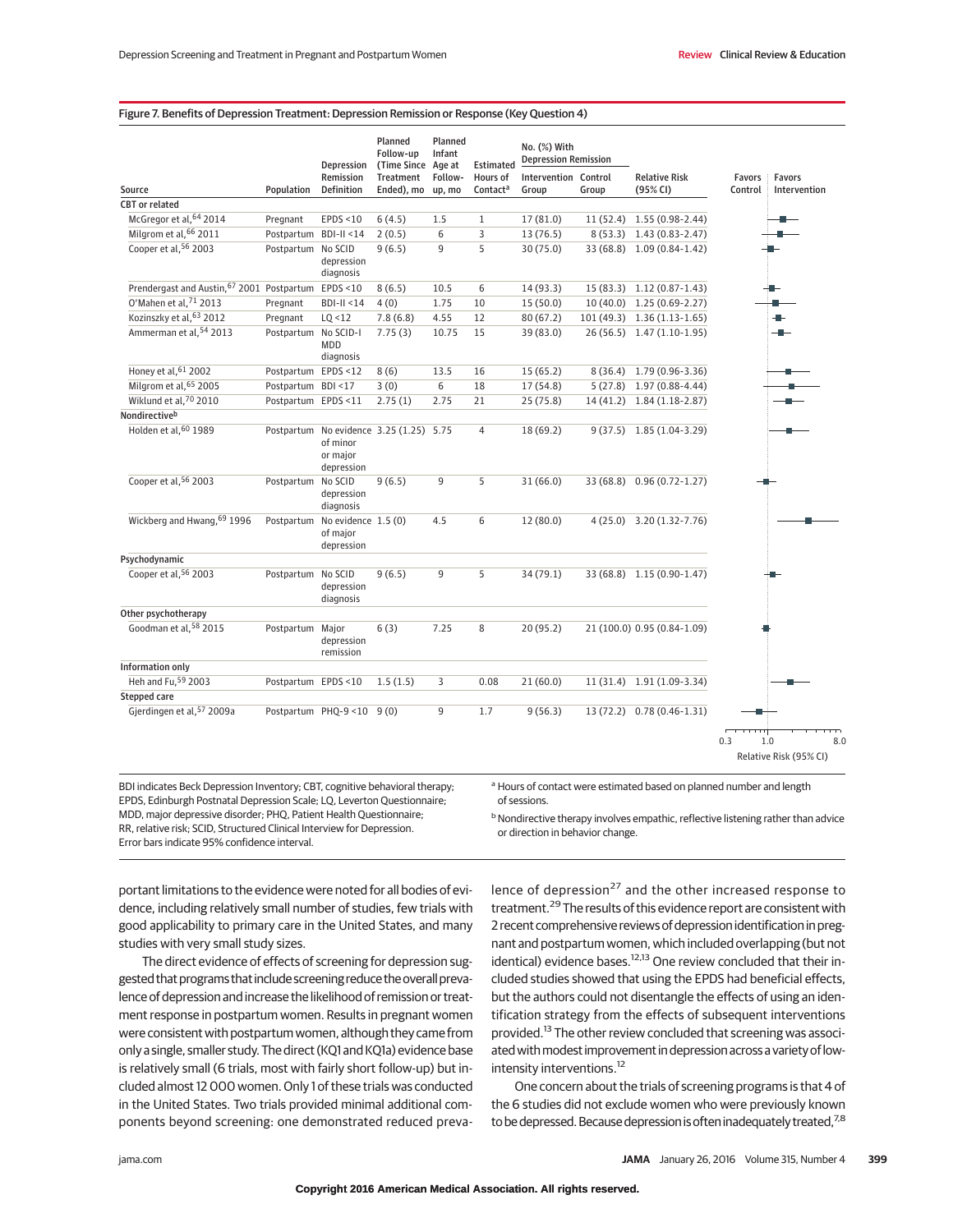|                                      |              |        | <b>Intervention Group</b>                                     | <b>Control Group</b> |                                                       |                                                            |                        |                   |
|--------------------------------------|--------------|--------|---------------------------------------------------------------|----------------------|-------------------------------------------------------|------------------------------------------------------------|------------------------|-------------------|
| Source                               |              | No. of | <b>Mean Change From</b><br>Outcome Patients Baseline (95% CI) | No. of               | <b>Mean Change From</b><br>Patients Baseline (95% CI) | <b>Mean Difference in Change</b><br>From Baseline (95% CI) | Favors<br>Intervention | Favors<br>Control |
| <b>CBT</b> or related                |              |        |                                                               |                      |                                                       |                                                            |                        |                   |
| McGregor et al, 64 2014              | <b>EPDS</b>  | 21     | $-6.22$ ( $-8.13$ to $-4.31$ )                                | 21                   | $-3.76$ ( $-5.67$ to $-1.85$ )                        | $-2.46$ ( $-4.98$ to 0.06)                                 | -9                     |                   |
| Milgrom et al, 66 2011               | BDI-II       | 23     | $-20.5$ ( $-25.18$ to $-15.82$ )                              | 23                   | $-16.9$ ( $-21.58$ to $-12.22$ )                      | $-3.60$ ( $-9.69$ to 2.49)                                 |                        |                   |
| Cooper et al. <sup>56</sup> 2003     | <b>EPDS</b>  | 40     | $-5.1$ (NA)                                                   | 48                   | $-3.2$ (NA)                                           | $-1.90$ (NA)                                               |                        |                   |
| Prendergast and Austin, 67 2001 EPDS |              | 15     | $-9.7$ ( $-11.74$ to $-7.66$ )                                | 18                   | $-6.0$ ( $-8.01$ to $-3.99$ )                         | $-3.70$ ( $-6.14$ to $-1.26$ )                             |                        |                   |
| O'Mahen et al. <sup>71</sup> 2013    | BDI-II       | 21     | $-14.74$ ( $-18.73$ to $-10.75$ ) 21                          |                      | $-3.17$ ( $-7.16$ to 0.82)                            | $-11.57$ ( $-16.06$ to $-7.08$ )                           |                        |                   |
| Ammerman et al, 54 2013              | <b>EPDS</b>  | 47     | $-10.18(-12.02$ to $-8.34)$                                   | 46                   | $-5.98 (-7.82 to -4.14)$                              | $-4.20$ (-6.92 to $-1.48$ )                                |                        |                   |
| Honey et al, <sup>61</sup> 2002      | <b>EPDS</b>  | 23     | $-6.8$ ( $-8.75$ to $-4.85$ )                                 | 22                   | $-2.32$ ( $-4.27$ to $-0.37$ )                        | $-4.48$ ( $-7.70$ to $-1.26$ )                             | --                     |                   |
| Milgrom et al, 65 2005               | <b>BDI</b>   | 31     | $-8.5$ ( $-10.97$ to $-6.03$ )                                | 18                   | $-1.1$ ( $-3.65$ to 1.45)                             | $-7.40$ ( $-11.41$ to $-3.39$ )                            |                        |                   |
| Wiklund et al. <sup>70</sup> 2010    | <b>EPDS</b>  | 33     | $-9.3$ (NA)                                                   | 34                   | $-3.8$ (NA)                                           | $-5.50$ (NA)                                               | П                      |                   |
| Nondirective <sup>a</sup>            |              |        |                                                               |                      |                                                       |                                                            |                        |                   |
| Segre et al. <sup>68</sup> 2015      | <b>EPDS</b>  | 39     | $-6.85$ ( $-8.57$ to $-5.13$ )                                | 21                   | $-3.96$ ( $-5.73$ to $-2.19$ )                        | $-2.89$ ( $-5.74$ to $-0.04$ )                             |                        |                   |
| Cooper et al. <sup>56</sup> 2003     | <b>EPDS</b>  | 46     | $-4.1$ (NA)                                                   | 48                   | $-3.2$ (NA)                                           | $-0.90$ (NA)                                               |                        |                   |
| Wickberg and Hwang, 69 1996          | <b>MADRS</b> | 20     | $-8.7$ (NA)                                                   | 21                   | $-2.4$ (NA)                                           | $-6.30$ (NA)                                               | П                      |                   |
| Psychodynamic                        |              |        |                                                               |                      |                                                       |                                                            |                        |                   |
| Cooper et al. <sup>56</sup> 2003     | <b>EPDS</b>  | 43     | $-3.1$ (NA)                                                   | 48                   | $-3.2$ (NA)                                           | $0.10$ (NA)                                                |                        |                   |
| Other psychotherapy                  |              |        |                                                               |                      |                                                       |                                                            |                        |                   |
| Horowitz et al, 62 2001              | BDI-II       | 60     | $-5.23$ ( $-7.41$ to $-3.05$ )                                | 57                   | $-3.73$ ( $-5.92$ to $-1.54$ )                        | $-1.50$ ( $-4.22$ to 1.22)                                 |                        |                   |
| Goodman et al, 58 2015               | <b>EPDS</b>  | 21     | $-7.62$ ( $-9.15$ to $-6.09$ )                                | 21                   | $-6.09$ ( $-7.62$ to $-4.56$ )                        | $-1.53$ ( $-3.74$ to 0.68)                                 |                        |                   |
| Information only                     |              |        |                                                               |                      |                                                       |                                                            |                        |                   |
| Heh and Fu. <sup>59</sup> 2003       | <b>EPDS</b>  | 35     | $-5.7$ ( $-7.04$ to $-4.36$ )                                 | 35                   | $-4.2$ ( $-5.54$ to $-2.86$ )                         | $-1.50$ ( $-3.10$ to 0.10)                                 |                        |                   |
| Stepped care                         |              |        |                                                               |                      |                                                       |                                                            |                        |                   |
| Gjerdingen et al, 57 2009a           | PHQ-9        | 16     | $-1.5$ ( $-5.72$ to 2.72)                                     | 18                   | $-4.1$ ( $-8.29$ to 0.09)                             | $2.60$ (-2.43 to 7.63)                                     |                        |                   |
| <b>Fluoxetine and CBT</b>            |              |        |                                                               |                      |                                                       |                                                            |                        |                   |
| Appleby et al, 55 1997               | <b>EPDS</b>  | 43     | $-9.9$ ( $-11.73$ to $-8.07$ )                                | 44                   | $-7$ ( $-8.83$ to $-5.17$ )                           | $-2.90$ ( $-5.25$ to $-0.55$ )                             |                        |                   |

#### Figure 8. Benefits of Depression Treatment: Depression Symptoms (Key Question 4)

 $-20 - 15 - 10 - 5$  0 5 10 Mean Difference in Change From Baseline (95% CI)

Some studies did not provide sufficient data to calculate the 95% confidence interval; these are indicated by a data marker with no error bars on the forest plot and NA (not available) in the data columns. BDI indicates Beck Depression Inventory; CBT, cognitive behavioral therapy; EPDS, Edinburgh Postnatal Depression Scale; MADRS, Montgomery-Asberg Depression

Rating Scale; PHQ, Patient Health Questionnaire. Error bars indicate 95% confidence interval.

<sup>a</sup> Nondirective therapy involves empathic, reflective listening rather than advice or direction in behavior change.

however, it may also be important for persons who are still depressed despite previous treatment efforts to be identified so their clinician can continue to help them until they are able to find a successful treatment. While this falls outside the traditional definition of screening, it is nevertheless a potentially important side benefit of depression screening programs. Further, depression screening presents an opportunity to query suicidal ideation among those who screen positive. While the USPSTF has not recommended routine screening for suicide risk, they did note that "primary care clinicians should be aware of psychiatric problems in their patients and should consider asking these patients about suicidal ideation and referring them" for treatment.<sup>85</sup> Thus, pragmatically, identifying incompletely treated patients could be considered an added benefit of routine depression screening, although this fallsmore in the realm of depression management than prevention through early detection, which is the traditional definition of screening.

In addition to the direct evidence, we also considered indirect evidence on screening accuracy and the benefits and harms of treatment for depression in pregnant and postpartum women.While the range of sensitivities and specificities were quite wide for the Englishlanguage version of the EPDS, the largest studies and the studymost applicable to the US health care system reported sensitivities around 0.80 and specificities of 0.87 and higher at a cutoff of 13 to detect MDD, primarily in postnatal women. This body of evidence was fairly large (K = 23), but only 8 studies addressed the English-language version of the EPDS and only 2 of these were conducted in the United States. Furthermore, the literature on the English-language version was limited by small study sizes. However, the broad use of the EPDS and the relatively acceptable results despite the various languages and country populations can be seen as reassuring for its applicability to a diverse US pregnant and postpartum population. Evidence on the accuracy of the PHQ for pregnant and postpartum women was very limited. Other reviews drew similar conclusions and included additional screening instruments.<sup>12,13</sup>

Cognitive behavioral therapy and related behaviorally based approaches reduced the symptoms of postpartum depression and increased the likelihood of remission compared with usual care among depressed pregnant and postpartum women identified through screening. There were insufficient data to determine whether the use of other treatment modalities was beneficial in either pregnant or postpartum women, including only a single small trial of pharmacotherapy. Results were mixed in the studies conducted in the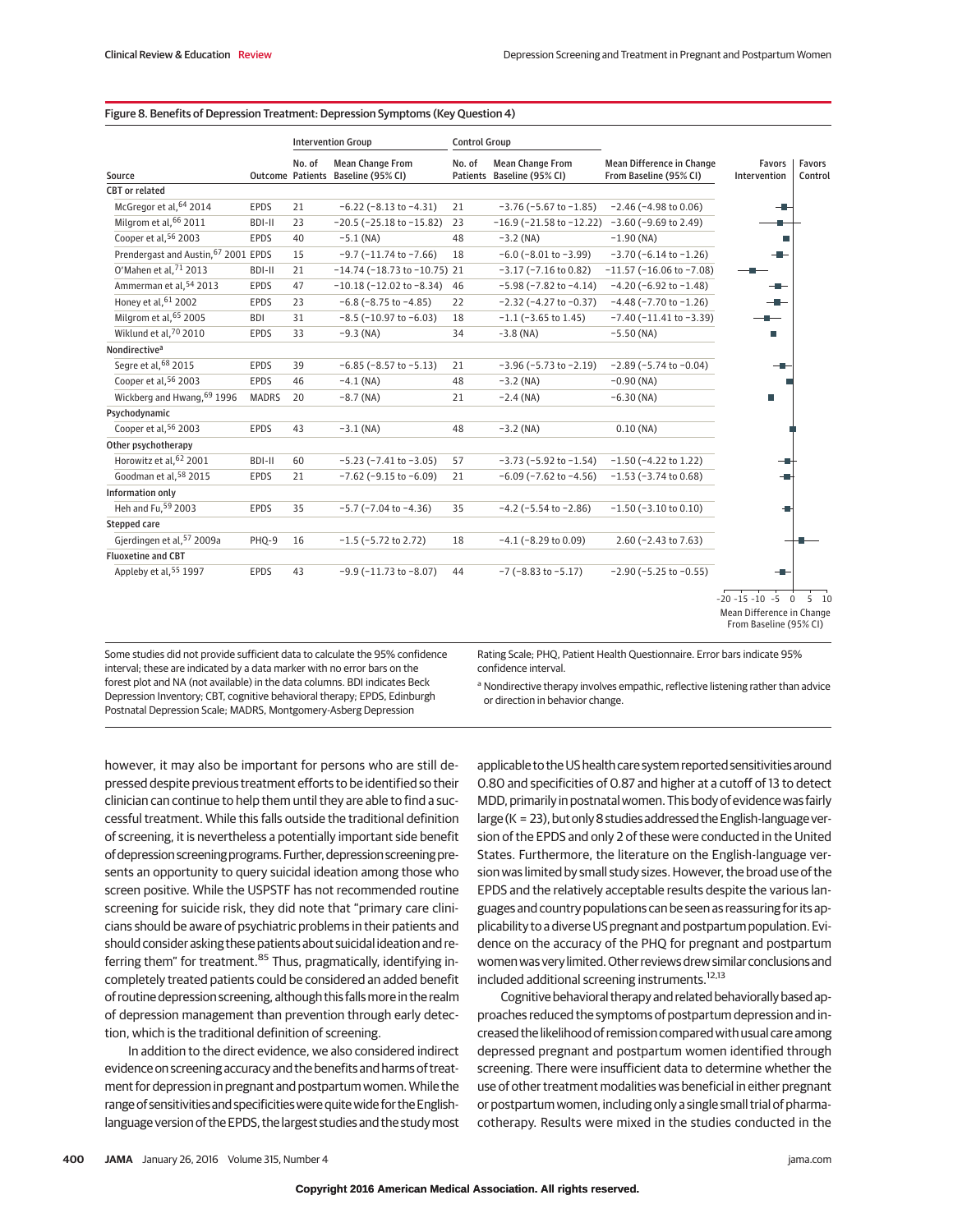| Source                              | Quality <sup>a</sup> | No. of<br><b>Patients</b> | <b>Study Design</b>                                                                                                   | <b>Exposure</b>                      | Planned<br>Follow-up,<br>mo | Country                       | Age, Mean<br>(Range), y   | Race/Ethnicity,<br>$No. (\%)$                                                       | <b>Weeks Postpartum</b><br>or Gestational<br><b>Week at Baseline</b> |
|-------------------------------------|----------------------|---------------------------|-----------------------------------------------------------------------------------------------------------------------|--------------------------------------|-----------------------------|-------------------------------|---------------------------|-------------------------------------------------------------------------------------|----------------------------------------------------------------------|
| Appleby<br>et al, 55 1997           | Fair                 | 87                        | <b>RCT</b>                                                                                                            | <b>Fluoxetine and CBT</b>            | 3                           | United<br>Kingdom             | 25.3 (NR)                 | <b>NR</b>                                                                           | 7 (postpartum)                                                       |
| Palmsten<br>et al, $81$ 2013a       | Good                 | 85326                     | Cohort                                                                                                                | Second-generation<br>antidepressants | <b>NR</b>                   | United<br><b>States</b>       | $23.7(12-55)$             | Black:<br>19 2 20 (22.5)<br>Hispanic:<br>10045 (11.8)<br>White:<br>50 224 (58.9)    | <b>NR</b>                                                            |
| Palmsten<br>et al, 80 2013b         | Good                 | 102722                    | Cohort                                                                                                                | Second-generation<br>antidepressants | <b>NR</b>                   | United<br><b>States</b>       | $23.5(12-55)$             | Black:<br>19719 (19.2)<br>Hispanic:<br>10624 (10.3)<br>White:<br>65 611 (63.9)      | <b>NR</b>                                                            |
| Lupattelli<br>et al, 79 2014        | Fair                 | 57279                     | Cohort                                                                                                                | Second-generation<br>antidepressants | <b>NR</b>                   | Norway                        | NR(NR)                    | <b>NR</b>                                                                           | <b>NR</b>                                                            |
| Andersen<br>et al, 73 2014          | Good                 | 1279840                   | Cohort                                                                                                                | <b>SSRIs</b>                         | <b>NR</b>                   | Denmark                       | NR(NR)                    | <b>NR</b>                                                                           | <b>NR</b>                                                            |
| Kjaersgaard<br>et al, 78<br>2013    | Good                 | 1005319                   | Cohort                                                                                                                | Second-generation<br>antidepressants | <b>NR</b>                   | Denmark                       | $30.2$ (NR)               | <b>NR</b>                                                                           | <b>NR</b>                                                            |
| Hayes<br>et al, 75 2012             | Good                 | 228876                    | Cohort                                                                                                                | Second-generation<br>antidepressants | <b>NA</b>                   | United<br><b>States</b>       | 23.2 (15-44)              | Black:<br>95 503 (41.7)<br>Hispanic: NR<br>White:<br>127 592 (55.7)                 | <b>NR</b>                                                            |
| Jensen et al, <sup>77</sup><br>2013 | Good                 | 673853                    | Cohort                                                                                                                | Second-generation<br>antidepressants | <b>NR</b>                   | Denmark                       | 29 (NR)                   | <b>NR</b>                                                                           | <b>NR</b>                                                            |
| Ban et al, 74<br>2014               | Good                 | 349 127                   | Cohort                                                                                                                | <b>SSRIs</b>                         | <b>NA</b>                   | United<br>Kingdom             | $30(14-45)$               | <b>NR</b>                                                                           | <b>NR</b>                                                            |
| Polen<br>et al, 82 2013             | Fair                 | 27045                     | Case-control                                                                                                          | Venlafaxine                          | <b>NR</b>                   | United<br><b>States</b>       | NR (NR)                   | <b>Black: NR</b><br>Hispanic: NR<br>White:<br>15 861 (58.6)                         | <b>NR</b>                                                            |
| Yazdy<br>et al, 84 2014             | Fair                 | 2624                      | Case-control                                                                                                          | <b>SSRIs</b>                         | 12                          | United<br><b>States</b>       | NR (NR)                   | Black: 414 (15.8)<br>Hispanic:<br>311 (11.9)<br>White: 1757 (67)                    | <b>NR</b>                                                            |
| Louik<br>et al, 83 2014             | Good                 | 16524                     | Case-control                                                                                                          | <b>SSRIs</b>                         | 6                           | United<br><b>States</b>       | NR(NR)                    | <b>NR</b>                                                                           | <b>NR</b>                                                            |
| Huybrechts<br>et al, 76 2014        | Good                 | 931259                    | Cohort                                                                                                                | Second-generation<br>antidepressants | <b>NR</b>                   | United<br><b>States</b>       | 24.0 (NR)                 | Black:<br>318 807 (34.2)<br>Hispanic:<br>168 462 (18.1)<br>White:<br>373 242 (40.1) | <b>NR</b>                                                            |
| McDonagh<br>et al, $14\,2013$       | Good                 | <b>NR</b>                 | Systematic<br>review,<br>included 124<br>studies<br>reporting<br>harms of<br>second-<br>generation<br>antidepressants | Antidepressants                      | No minimum<br>follow-up     | Economi-<br>cally<br>advanced | <b>No</b><br>restrictions | No restrictions                                                                     | Pregnancy through<br>52 weeks<br>postpartum                          |

<sup>a</sup> Quality assessed using criteria developed by the US Preventive Services

(AMSTAR) for systematic reviews.19

United States: 1 found benefit at both the 4.5- and 7.5-month follow-ups,  $54$  but the other did not find statistically significant group differences.<sup>71</sup> Effect sizes in CBT trials were very similar between the 2 trials of pregnant women and the trials of postpartum women. Although not limited to studies of women with screen-detected depression, other reviews have also concluded that behaviorally based treatment of depression is beneficial during the postpartum period and that data are lacking on the use of antidepressants. 86,87

The generalizability of clinical trial treatment results may be reduced by restrictive inclusion and exclusion criteria. For example, excluding persons with greater disease severity and comorbidities may overestimate the effects of treatment.<sup>88,89</sup> The treatment studies in our review generally excluded women with the greatest disease severity (such as history of psychosis, current suicidal ideation, and need for crisis management). Furthermore, bias related to small sample sizes has been reported in the psychotherapy literature<sup>90,91</sup> and was a possible issue in our included studies, although one of those reports suggested that the statistical significance of pooled results was only minimally affected by this bias.<sup>91</sup> Limiting trials to those that used screening for case-finding, rather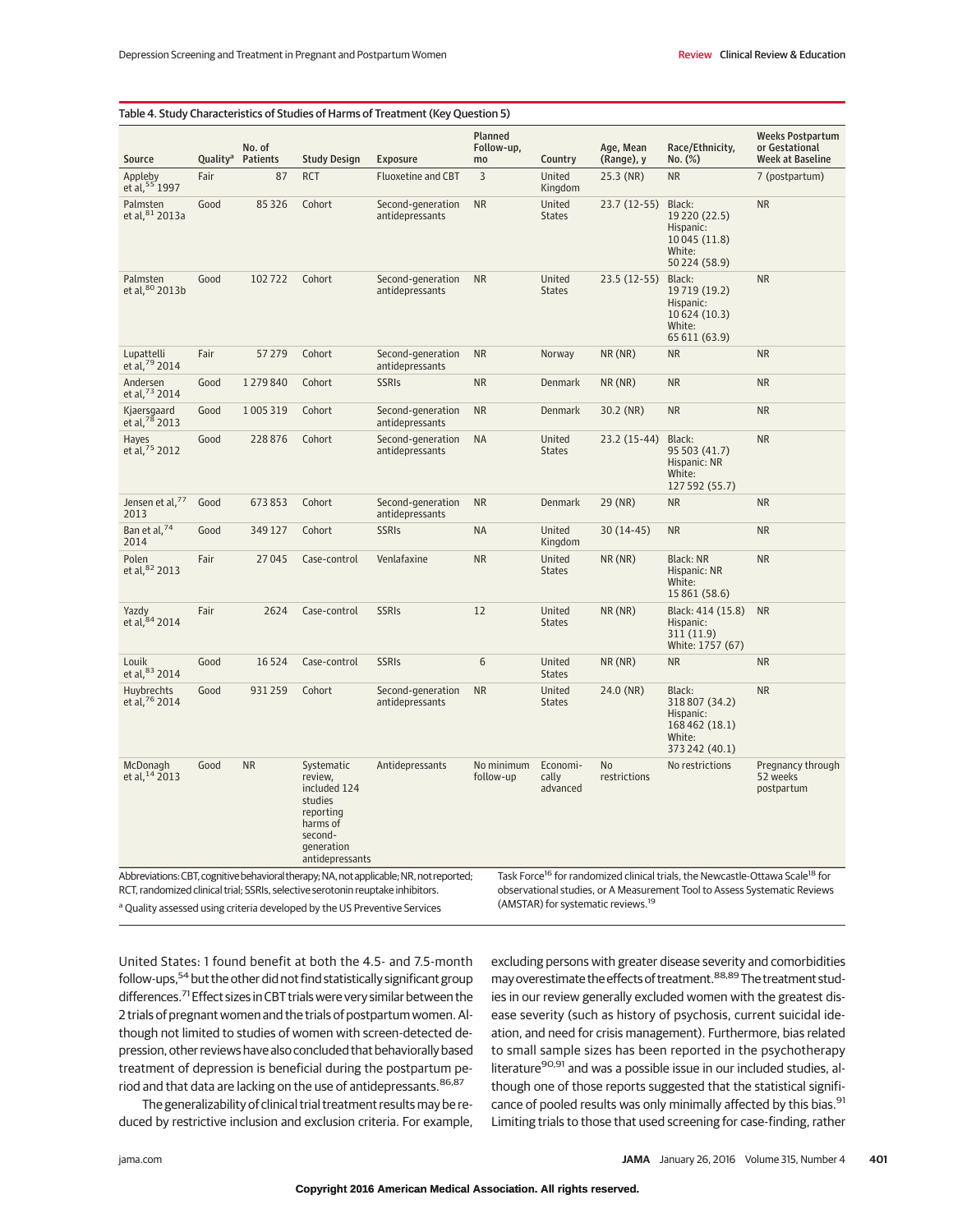|                                                                                                       | Quality<br>Overall<br>Study                                  | Fair                                                                                                                                                                                                                                                                                                                                                                                                                                                                                                                                                  | Fair                                                                                                                                                                                                                                                                                                                                                                                                                                                                                                                                                                                                                                                                                                                                       | Fair                                                                                                                                                                                                                                                                                                                                                             | Good                                                                                                                                                                                                                               | Fair                                                                                                                                                                                                                                                                                                                                                                                                                                                                                                                                            | ≨                                                                                                                                                                                                                                                  |
|-------------------------------------------------------------------------------------------------------|--------------------------------------------------------------|-------------------------------------------------------------------------------------------------------------------------------------------------------------------------------------------------------------------------------------------------------------------------------------------------------------------------------------------------------------------------------------------------------------------------------------------------------------------------------------------------------------------------------------------------------|--------------------------------------------------------------------------------------------------------------------------------------------------------------------------------------------------------------------------------------------------------------------------------------------------------------------------------------------------------------------------------------------------------------------------------------------------------------------------------------------------------------------------------------------------------------------------------------------------------------------------------------------------------------------------------------------------------------------------------------------|------------------------------------------------------------------------------------------------------------------------------------------------------------------------------------------------------------------------------------------------------------------------------------------------------------------------------------------------------------------|------------------------------------------------------------------------------------------------------------------------------------------------------------------------------------------------------------------------------------|-------------------------------------------------------------------------------------------------------------------------------------------------------------------------------------------------------------------------------------------------------------------------------------------------------------------------------------------------------------------------------------------------------------------------------------------------------------------------------------------------------------------------------------------------|----------------------------------------------------------------------------------------------------------------------------------------------------------------------------------------------------------------------------------------------------|
|                                                                                                       | Limitations (Includes Reporting Bias)                        | Quality: 1 good-quality trial, 5 fair-quality trials<br>depression); minimal information on the role of<br>screening in the beneficial results was available.<br>A small number of studies were included; wide<br>replication of any interventions were included<br>that reported minimal descriptions of the<br>samples (eg, age, race/ethnicity, previous<br>range of intervention approaches with no<br>Reporting bias not detected.                                                                                                               | generally had small No. of observations; training<br>optimal cutoffs, but most English-version EPDS<br>test. Reporting bias is possible, based on use of<br>studies reported on commonly used cutoffs of<br>Limited data on the English-language version,<br>English-language version of 2 studies did not<br>Quality: 1 good-quality study, 22 fair-quality<br>report interval between EPDS and reference<br>and fidelity associated with the reference<br>much of it collected 15-25 y ago; studies<br>standard were rarely reported; the<br>10 and 13<br>studies                                                                                                                                                                        | Reporting bias was possible, as 1 of the 3 studies<br>A small number of studies were included, with<br>no replication for any specific version, scoring<br>reported optimal cut points based on receiver<br>small samples, resulting in <5 false negatives<br>method, cutoff, and comparator; studies had<br>operating curve.<br>Quality: 3 fair-quality studies | No evidence directly examined harms.<br>Quality: 1 good-quality study                                                                                                                                                              | possible, as a variety of definitions were used for<br>methodological limitations. Reporting bias was<br>Quality: 2 good-quality studies, 16 fair-quality<br>remission, and it is possible that the definition<br>with largest effect was presented in some<br>Most trials were small and with 21<br>studies.<br>studies                                                                                                                                                                                                                        | No evidence directly examined harms.                                                                                                                                                                                                               |
|                                                                                                       | Applicability                                                | studies were conducted in maternal<br>health or other primary care settings;<br>however, only 1 was conducted in the<br>United States, and 3 involved home<br>visits, which are rarely used in the<br>United States.                                                                                                                                                                                                                                                                                                                                  | States, but study with best applicability<br>reported relatively good performance<br>version were conducted in the United<br>Only 2 studies of English-language<br>characteristics.                                                                                                                                                                                                                                                                                                                                                                                                                                                                                                                                                        | Two of 3 studies were conducted in the<br>but other racial/ethnic minority groups<br>including 18%-20% black participants,<br>United States, within past 5 y,<br>were not represented.                                                                                                                                                                           | Only a single study conducted<br>in Hong Kong.                                                                                                                                                                                     | population characteristics, particularly<br>Limited to studies of screen-detected<br>conducted in the United States; little<br>depression conducted in or recruited<br>from primary care, but only 3 were<br>information was available about<br>racial/ethnic background.                                                                                                                                                                                                                                                                       | ≨                                                                                                                                                                                                                                                  |
| Table 5. Summary of Evidence: Screening and Treatment for Depression in Pregnant and Postpartum Women | Findings (Including Consistency and Precision)<br>Summary of | depression screening (± additional components) and increases in<br>reduced depression in the near-term (≤4 mo). Four interventions<br>with additional clinician supports or counseling consistently<br>depressive symptoms at baseline. Two interventions focused on<br>Trials reported reasonably consistent (yet imprecise) relative<br>remission/treatment response (21%-33%) in women with<br>screening with minimal additional supports or counseling<br>prevalence of depression (18%-59%) with<br>mproved depression outcomes.<br>decreases in | population with 10% MDD prevalence, PPV was estimated at 47%<br>0.63 to 0.84, specificity between 0.80 and 0.90. PPVs were 43%<br>for detecting MDD. Using a cutoff of 10 for detecting depressive<br>Evidence was reasonably consistent and reasonably precise. In a<br>disorders, including minor depression, evidence was somewhat<br>the English-language EPDS was estimated to be approximately<br>inconsistent and imprecise: sensitivity was estimated between<br>these sensitivity levels and specificity of 0.85 in a<br>For detecting MDD in the first 3 mo postpartum, sensitivity of<br>0.80 and specificity approximately 0.90, with a cutoff of 13.<br>population with 15% prevalence of depressive disorders.<br>and 50% at | Sensitivity and specificity were fairly wide-ranging over different<br>the PHQ, different scoring methods, different cutoffs,<br>and different comparators (MDD vs major or minor depression).<br>Sensitivities ranged from 0.62 to 1.00 and specificities ranged<br>from 0.59 to 0.91. Evidence was inconsistent and imprecise.<br>versions of t                | benefit was identified. No evidence of paradoxical<br>No additional data on harms of screening beyond trials of<br>One of the included studies reported no adverse effects.<br>effects was observed.<br>screening's<br>deleterious | other treatment approaches, including stepped care (K = 1) and<br>effects were generally associated with greater contact hours;<br>however, contact time was confounded with other important<br>fremission: RR, 1.34 (95% CI, 1.19-1.50) in the<br>sources of heterogeneity. Data were insufficient to evaluate<br>CBT and related therapeutic approaches showed reasonably<br>short term (<8 mo) and reduced symptom severity. Larger<br>consistent and somewhat precise relative increases in the<br>fluoxetine ( $K = 1$ ).<br>likelihood of | harms. No additional data addressing harms of treatment beyond<br>None of the studies reported on adverse events or other specific<br>trials of treatment's benefit were found. No evidence of<br>deleterious effects was observed.<br>paradoxical |
|                                                                                                       | Study<br>Design                                              | 5 RCTs,<br>1 CCTª                                                                                                                                                                                                                                                                                                                                                                                                                                                                                                                                     | Diagnostic<br>accuracy                                                                                                                                                                                                                                                                                                                                                                                                                                                                                                                                                                                                                                                                                                                     | Diagnostic<br>accuracy                                                                                                                                                                                                                                                                                                                                           | 1RCT                                                                                                                                                                                                                               | 17 RCTs,<br>1 CCT <sup>a</sup>                                                                                                                                                                                                                                                                                                                                                                                                                                                                                                                  | ≸                                                                                                                                                                                                                                                  |
|                                                                                                       | No. of<br>Participants                                       | 869<br>$\Xi$                                                                                                                                                                                                                                                                                                                                                                                                                                                                                                                                          | language<br>English-<br>version)<br>(1905<br>5398                                                                                                                                                                                                                                                                                                                                                                                                                                                                                                                                                                                                                                                                                          | 777                                                                                                                                                                                                                                                                                                                                                              | 462                                                                                                                                                                                                                                | 1638                                                                                                                                                                                                                                                                                                                                                                                                                                                                                                                                            | ≨                                                                                                                                                                                                                                                  |
|                                                                                                       | No. of<br>Studies                                            | $\circ$                                                                                                                                                                                                                                                                                                                                                                                                                                                                                                                                               | language<br>version)<br>English-<br>23<br>$\infty$                                                                                                                                                                                                                                                                                                                                                                                                                                                                                                                                                                                                                                                                                         | $\sim$                                                                                                                                                                                                                                                                                                                                                           | $\overline{ }$                                                                                                                                                                                                                     | 18                                                                                                                                                                                                                                                                                                                                                                                                                                                                                                                                              | $\circ$                                                                                                                                                                                                                                            |
|                                                                                                       | Key Question<br>Topic                                        | Key question 1,<br>1a: Benefits of<br>screening                                                                                                                                                                                                                                                                                                                                                                                                                                                                                                       | Key question 2:<br>characteristics<br>Performance<br>of the EPDS                                                                                                                                                                                                                                                                                                                                                                                                                                                                                                                                                                                                                                                                           | Key question 2<br>characteristics<br>Performance<br>of the PHO                                                                                                                                                                                                                                                                                                   | Key question 3:<br>screening<br>Harms of                                                                                                                                                                                           | Key question 4:<br>Benefits of<br>treatment                                                                                                                                                                                                                                                                                                                                                                                                                                                                                                     | Key question 5:<br>(behaviorally<br>treatment<br>Harms of<br>based)                                                                                                                                                                                |

(continued) (continued)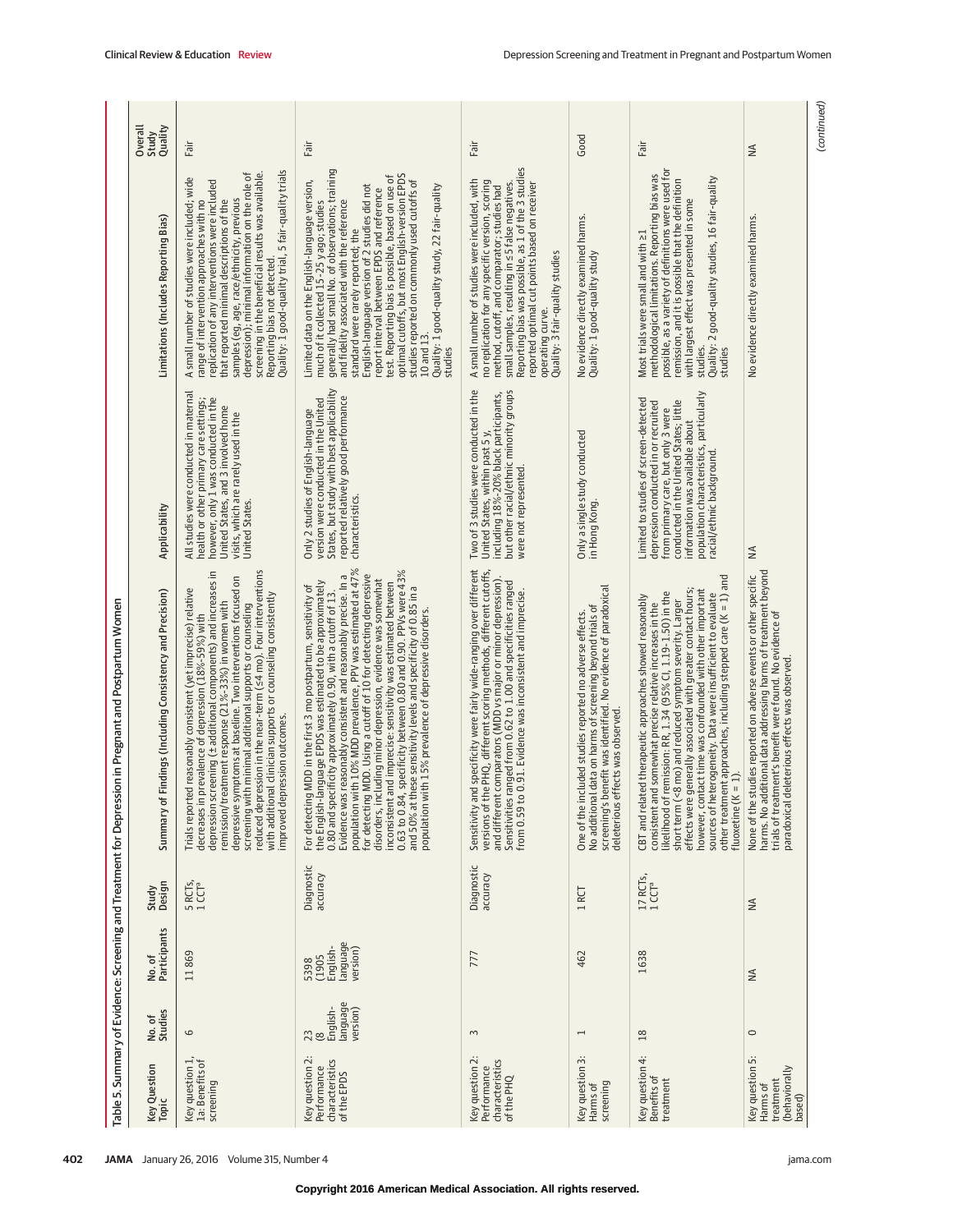|                                                                     |                                                 |                                                             | Table 5. Summary of Evidence: Screening and Treatment for Depression in Pregnant and Postpartum Women (continued)                                                                                                                                                                                                                                                                                                                                                                                                                                                                                                                                                                                                                                                                                                                                                                                                                                                                                                                                |                                                                                                                                          |                                                                                                                                                                                                                                                                                                                                                                                                                                                                                                                                                                                                                                                                                                                                                                                                                                                                    |                             |
|---------------------------------------------------------------------|-------------------------------------------------|-------------------------------------------------------------|--------------------------------------------------------------------------------------------------------------------------------------------------------------------------------------------------------------------------------------------------------------------------------------------------------------------------------------------------------------------------------------------------------------------------------------------------------------------------------------------------------------------------------------------------------------------------------------------------------------------------------------------------------------------------------------------------------------------------------------------------------------------------------------------------------------------------------------------------------------------------------------------------------------------------------------------------------------------------------------------------------------------------------------------------|------------------------------------------------------------------------------------------------------------------------------------------|--------------------------------------------------------------------------------------------------------------------------------------------------------------------------------------------------------------------------------------------------------------------------------------------------------------------------------------------------------------------------------------------------------------------------------------------------------------------------------------------------------------------------------------------------------------------------------------------------------------------------------------------------------------------------------------------------------------------------------------------------------------------------------------------------------------------------------------------------------------------|-----------------------------|
| Studies<br>No.of<br>Key Question<br>Topic                           | Participants<br>No.of                           | Study<br>Design                                             | Summary of Findings (Including Consistency and Precision)                                                                                                                                                                                                                                                                                                                                                                                                                                                                                                                                                                                                                                                                                                                                                                                                                                                                                                                                                                                        | Applicability                                                                                                                            | Limitations (Includes Reporting Bias)                                                                                                                                                                                                                                                                                                                                                                                                                                                                                                                                                                                                                                                                                                                                                                                                                              | Quality<br>Overall<br>Study |
| 14<br>Key question 5:<br>(antidepressants)<br>treatment<br>Harms of | (excluding<br>studies in the<br>4759822<br>SER) | studies, 3<br>studies<br>9 large<br>cohort<br>SER,<br>large | higher risk of some serious adverse effects with a consistent and<br>260 d exposure, SNRI), miscarriage (SSRI first trimester, SNRI),<br>venlafaxine, bupropion). Negative studies are not summarized<br>preeclampsia (venlafaxine), postpartum hemorrhage (SSRI for<br>), infant seizures (SSRI), serotonin withdrawal syndrome<br>(SSRI, SNRI), neonatal respiratory distress (SSRI), pulmonary<br>hypertension (SSRI, particularly late in pregnancy), major<br>malformations (SSRI), and cardiac malformations (paroxetine,<br>case-control neonatal or postneonatal death (SSRI), preterm birth (SSRII in<br>first and second trimesters, SNRI), small for gestational age<br>(SSRI), infant seizures (SSRI), serotonin withdrawal syndron<br>Second-generation antidepressants were associated with a<br>here: for most outcomes with studies showing positive<br>reasonably precise effect for most outcomes. Positive<br>associations between antidepressants and harms for<br>ations, other studies revealed no associations.<br>associ | were conducted in the United States<br>and the majority of the others were<br>Approximately one-third of studies<br>conducted in Europe. | exposure but did not verify whether women were<br>depression status, exaggerating the potential for<br>Almost all evidence was in observational studies<br>taking antidepressants as prescribed. Reporting<br>some did examine harms by length of exposure;<br>case-control studies, 3 fair-quality cohort and<br>limited number of outcomes and used medical<br>available to examine harms by dose, although<br>records to ascertain exposure and outcomes.<br>most studies used pharmacy fills to examine<br>randomized trial, 9 good-quality cohort and<br>clearly determined; many studies compared<br>bias was unlikely as most studies included a<br>ather than trials, so causality could not be<br>Quality: 1 good-quality SER, 1 fair-quality<br>harms in groups of women with unknown<br>confounding by indication; no data were<br>case-control studies | Good                        |
|                                                                     |                                                 |                                                             | Abbreviations: CBT, cognitive behavioral therapy; EPDS, Edinburgh Postnatal Depression Scale; MDD, major depressive disorder; K, No. of studies; NA, not applicable; PPV, positive predictive value; RCT, randomized clinical<br>RR, relative risk; SER, systematic evidence review; SNRI, selective norepinerine reuptake inhibitor; SSRI, selective serotonin reuptake inhibitor.                                                                                                                                                                                                                                                                                                                                                                                                                                                                                                                                                                                                                                                              |                                                                                                                                          |                                                                                                                                                                                                                                                                                                                                                                                                                                                                                                                                                                                                                                                                                                                                                                                                                                                                    |                             |

than including trials with referral-based and self-selected entry, likely limited the degree of overestimation in this review. Trials that recruit through screening generally have smallereffect sizes than those enrolling self-selected volunteers from broad-based community recruitment through media ads and other means.<sup>92</sup>

There was very little evidence related to the harms of behaviorally based treatment in pregnant and postpartum women and no evidence that these treatments could be harmful. Data on the harms of antidepressant use in postpartum women were insufficient, with only a single small 12-week trial of fluoxetine. Evidence on harms of antidepressants was almost entirely limited to pregnant women, in contrast to the other bodies of literature in this review. The imbalance of evidence of benefits and harms on antidepressants is likely due to the difficulty of conducting randomized clinical trials in pregnant and breastfeeding women, yet observational studies are feasible and have the best chance of identifying rare harms, for which studies with very large sample sizes are needed. Results did suggest possible risk of harm. While these data were limited to observational studies, many were very large, population-based studies that controlled for depression status in some way. Nevertheless, causality could not be definitively determined from these studies. Pragmatically, CBT is not an option for every depressed woman because some will not want such therapy, some will not have access to trained CBT clinicians, and some may not respond fully to CBT treatment. For women with more severe depression who are not interested in or able to participate in CBT, further research is needed on the risks vs benefits of antidepressant therapy in order to guide shared decision making.

The evidence we included in this analysis targeted primarily postpartum women (except for harms of antidepressants, which pertained to prenatal women only). However, the little evidence found regarding pregnant women suggested comparable effects with postpartum women for benefits of screening, accuracy of the EPDS, and benefits of CBT.

Important limitations to the evidence reviewed were noted for all bodies of evidence, including the number of studies, study size, inconsistency in the specific outcomes reported, and applicability of trials to primary care in the United States. In addition, the scope of this review excluded areas of research that may be pertinent to depression screening in pregnant and postpartum women. For example, examination of screening instrument accuracy was limited to only 2 instruments, the PHQ and the EPDS. Nontrial evidence related to harms of screening or behaviorally based treatment was excluded, although the risks of these interventions are likely to beminimal. Furthermore, evidence of using antidepressants was limited to a prespecified list of serious harms; we did not examine other harms that, even if not life-threatening, might be clinically important, such as developmental outcomes (eg, autism) and behavioral outcomes (eg, crying or sleeping issues) in infants. Also, we did not review the effectiveness in pregnant and postpartum women of interventions that are widely available but generally offered outside of the health care setting (eg, yoga, exercise, or light therapy). As the scope of this review was limited to adults, studies focused on pregnant or postpartum females younger than 18 years were not included. In addition, a potential methodological limitation is reliance on other reviews to identify evidence for some years and, for harms of antidepressants, reliance on the synthesized work of previous reviewers. Although we assessed the pertinent sections of these

a

<sup>a</sup> In the controlled clinical trial (CCT), group assignment was nonrandom.

In the controlled clinical trial (CCT), group assignment was nonrandom.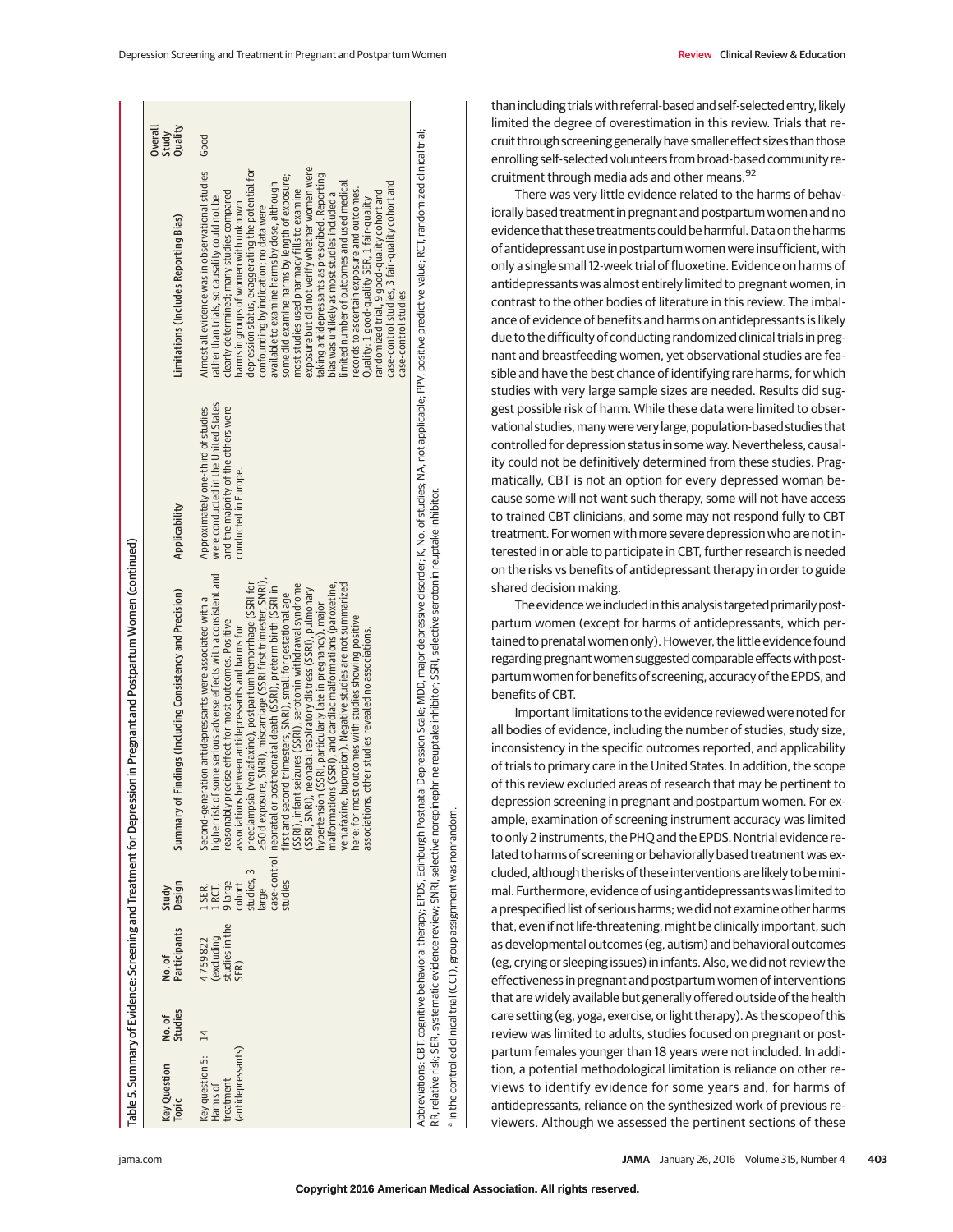reviews' methods as being of good quality, it is nonetheless possible that they missed or incorrectly interpreted evidence.

## **Conclusions**

The direct evidence suggested that screening pregnant and postpartum women for depression may reduce depressive symptoms in women with depression and reduce the prevalence of depres-

#### ARTICLE INFORMATION

**Author Contributions:** Dr O'Connor had full access to all of the data in the study and takes responsibility for the integrity of the data and the accuracy of the data analysis.

Study concept and design: O'Connor, Rossom, Groom, Burda.

Acquisition, analysis, or interpretation of data: O'Connor, Rossom, Henninger, Groom, Burda. Drafting of the manuscript: O'Connor, Rossom, Henninger, Burda.

Critical revision of the manuscript for important intellectual content: O'Connor, Rossom, Groom, Burda. Statistical analysis: O'Connor.

Administrative, technical, or material support: Rossom, Henninger, Groom, Burda. Study supervision: O'Connor.

**Conflict of Interest Disclosures:** All authors have completed and submitted the ICMJE Form for Disclosure of Potential Conflicts of Interest and none were reported.

**Funding/Support:** This research was funded by the Agency for Healthcare Research and Quality (AHRQ) under a contract to support the US Preventive Services Task Force (USPSTF).

**Role of the Funder/Sponsor:** Investigators worked with USPSTF members and AHRQ staff to develop the scope, analytic framework, and key questions for this review. AHRQ had no role in study selection, quality assessment, or synthesis. AHRQ staff provided project oversight, reviewed the report to ensure that the analysis met methodological standards, and distributed the draft for peer review. Otherwise, AHRQ had no role in the design and conduct of the study; collection, management, analysis, and interpretation of the data; preparation, review, or approval of the manuscript; and decision to submit the manuscript for publication.

**Additional Contributions:** We gratefully acknowledge the following individuals for their contributions to this project: the AHRQ staff; the USPSTF; and Evidence-based Practice Center staff members, who were Jillian T. Henderson, PhD, Smyth Lai, MLS, Keshia Bigler, MPH, and Elizabeth Hess, ELS(D); Bradley N. Gaynes, MD, MPH; and Gregory E. Simon, MD, MPH, for expert input on the review scope and draft report. USPSTF members, expert consultants, peer reviewers, and federal partner reviewers did not receive financial compensation for their contributions.

**Additional Information:** A draft version of this evidence report underwent external peer review from 4 content experts (Gregory E. Simon, MD, MPH, Group Health Research Institute; Barbara Yawn, MD, Department of Research, Olmsted Medical Center; Marian McDonagh, PharmD,

Oregon Health and Science University; Ramin Mojtabai, MD, PhD, MPH, John Hopkins Bloomberg School of Public Health) and 4 federal partners: Centers for Disease Control and Prevention (CDC), National Institute of Mental Health (NIMH), Substance Abuse and Mental Health Services Administration (SAMHSA), and the US Air Force. Comments were presented to the USPSTF during its deliberation of the evidence and were considered in preparing the final evidence review.

**Editorial Disclaimer:** This evidence report is presented as a document in support of the accompanying USPSTF Recommendation Statement. It did not undergo additional peer review after submission to JAMA.

#### **REFERENCES**

**1**. Kessler RC. Epidemiology of women and depression.J Affect Disord. 2003;74(1):5-13.

**2**. Hoertel N, López S, Peyre H, et al. Are symptom features of depression during pregnancy, the postpartum period and outside the peripartum period distinct? results from a nationally representative sample using item response theory (IRT). Depress Anxiety. 2015;32(2):129-140.

**3**. Stein A, Gath DH, Bucher J, Bond A, Day A, Cooper PJ. The relationship between post-natal depression and mother-child interaction. Br J Psychiatry. 1991;158:46-52.

**4**. van Wijngaarden B, Schene AH, Koeter MW. Family caregiving in depression: impact on caregivers' daily life, distress, and help seeking. J Affect Disord. 2004;81(3):211-222.

**5**. Kersten-Alvarez LE, Hosman CM, Riksen-Walraven JM, van Doesum KT, Smeekens S, Hoefnagels C. Early school outcomes for children of postpartum depressed mothers: comparison with a community sample. Child Psychiatry Hum Dev. 2012;43(2):201-218.

**6**. Beardslee WR, Versage EM, Gladstone TR. Children of affectively ill parents: a review of the past 10 years. J Am Acad Child Adolesc Psychiatry. 1998;37(11):1134-1141.

**7**. US Preventive Services Task Force. Screening for depression in adults: US Preventive Services Task Force Recommendation Statement. Ann Intern Med. 2009;151(11):784-792.

**8**. Pignone MP, Gaynes BN, Rushton JL, et al. Screening for depression in adults: a summary of the evidence for the US Preventive Services Task Force. Ann Intern Med. 2002;136(10):765-776.

**9**. O'Connor EA, Whitlock EP, Gaynes BN, Beil TL. Screening for Depression in Adults and Older Adults in Primary Care: An Updated Systematic Review: Evidence Synthesis No. 75 [AHRQ Publication No. 10-05143-EF-1]. Rockville, MD: Agency for Healthcare Research and Quality; 2009.

sion in a given population, particularly in the presence of additional treatment supports (eg, treatment protocols, care management, and availability of specially trained depression care clinicians). The indirect evidence showed that screening instruments can identify pregnant and postpartum women who need further evaluation and may need treatment. The only identified harm of treatment was the use of antidepressants during pregnancy, although the absolute risk of harm appeared to be small and CBT appeared to be an effective alternative treatment approach.

> **10**. O'Connor E, Rossom RC, Henninger M, et al. Screening for Depression in Adults: An Updated Systematic Evidence Review for the US Preventive Services Task Force: Evidence Synthesis No. 128 [AHRQ Publication No. 14-05208-EF-1]. Rockville, MD: Agency for Healthcare Research and Quality; 2016.

**11**. Whitlock EP, Lin JS, Chou R, Shekelle P, Robinson KA. Using existing systematic reviews in complex systematic reviews. Ann Intern Med. 2008;148(10):776-782.

**12**. Myers ER, Aubuchon-Endsley N, Bastian LA, et al. Efficacy and Safety of Screening for Postpartum Depression [Comparative Effectiveness Review No. 106]. Rockville, MD: Agency for Healthcare Research and Quality; 2013.

**13**. Hewitt C, Gilbody S, Brealey S, et al. Methods to identify postnatal depression in primary care: an integrated evidence synthesis and value of information analysis. Health Technol Assess. 2009; 13(36):1-145,147-230.

**14**. McDonagh M, Matthews A, Phillipi C, et al. Treatment of Depression During Pregnancy and the Postpartum Period. Rockville, MD: Agency for Healthcare Research and Quality; 2013.

**15**. The Rise of the South: Human Progress in a Diverse World [Human Development Report 2013]. United Nations Development Programme. http://hdr.undp.org/sites/default/files/reports/14 /hdr2013\_en\_complete.pdf. Accessed December 28, 2015.

**16**. Harris RP, Helfand M, Woolf SH, et al; Methods Work Group, Third US Preventive Services Task Force. Current methods of the US Preventive Services Task Force: a review of the process. Am J Prev Med. 2001;20(3)(suppl):21-35.

**17**. Whiting PF, Rutjes AW, Westwood ME, et al; QUADAS-2 Group. QUADAS-2: a revised tool for the quality assessment of diagnostic accuracy studies. Ann Intern Med. 2011;155(8):529-536.

**18**. Wells GA, Shea B, O'Connell D, et al. The Newcastle-Ottawa Scale (NOS) for assessing the quality of nonrandomised studies in meta-analyses. http://www.ohri.ca/programs/clinical \_epidemiology/oxford.asp. Accessed January 21, 2014.

**19**. Shea BJ, Grimshaw JM, Wells GA, et al. Development of AMSTAR: a measurement tool to assess the methodological quality of systematic reviews. BMC Med Res Methodol. 2007;7:10.

**20**. DerSimonian R, Laird N. Meta-analysis in clinical trials. Control Clin Trials. 1986;7(3):177-188.

**21**. Knapp G, Hartung J. Improved tests for a random effects meta-regression with a single covariate. Stat Med. 2003;22(17):2693-2710.

**22**. Morrell CJ, Warner R, Slade P, et al. Psychological interventions for postnatal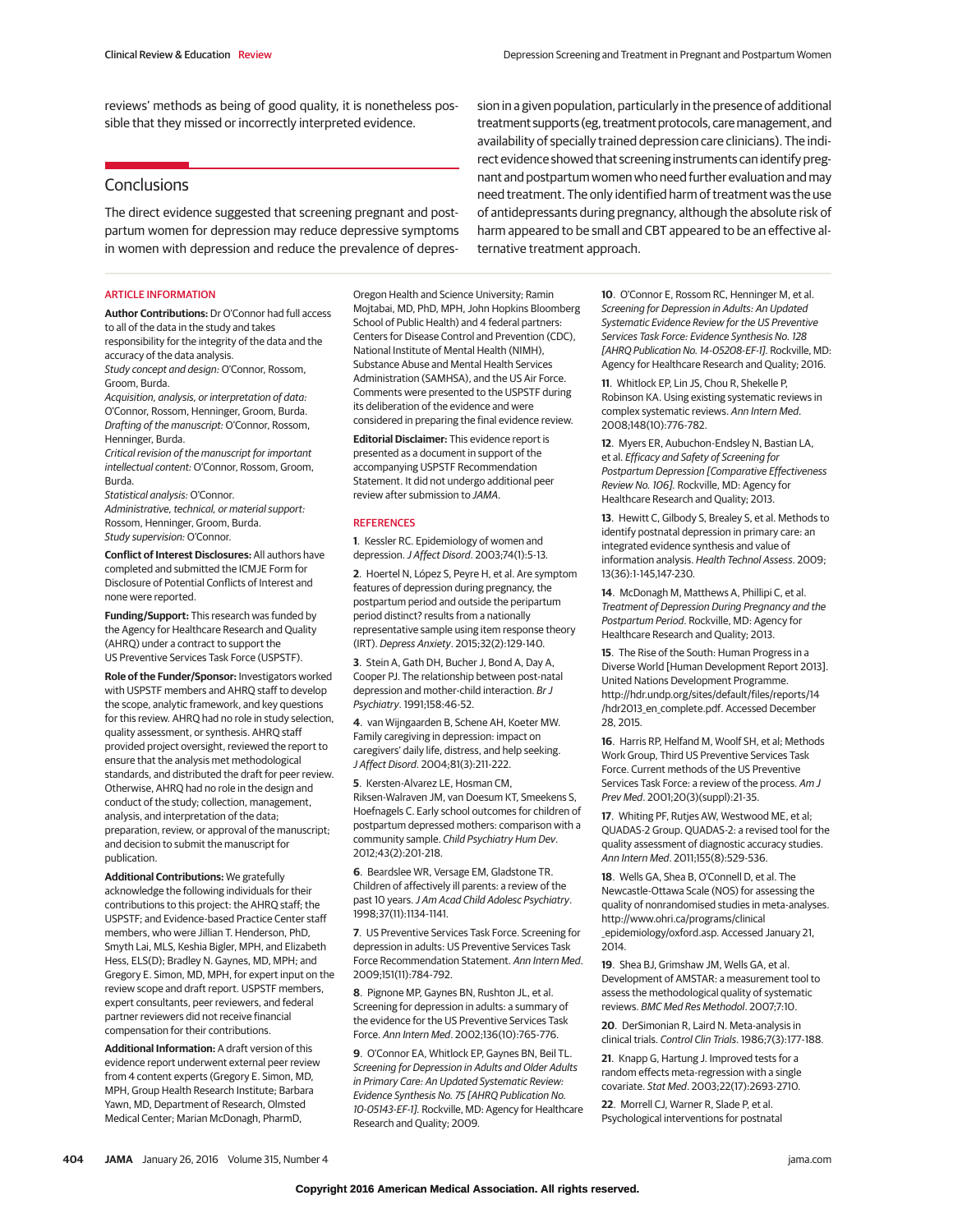depression: cluster randomised trial and economic evaluation: the PoNDER trial. Health Technol Assess. 2009;13(30):iii-iv,xi-xiii,1-153.

**23**. Cox JL, Chapman G, Murray D, Jones P. Validation of the Edinburgh Postnatal Depression Scale (EPDS) in non-postnatal women. J Affect Disord. 1996;39(3):185-189.

**24**. Garcia-Esteve L, Ascaso C, Ojuel J, Navarro P. Validation of the Edinburgh Postnatal Depression Scale (EPDS) in Spanish mothers. J Affect Disord. 2003;75(1):71-76.

**25**. Begg CB, Greenes RA. Assessment of diagnostic tests when disease verification is subject to selection bias. Biometrics. 1983;39(1):207-215.

**26**. Glavin K, Smith L, Sørum R, Ellefsen B. Redesigned community postpartum care to prevent and treat postpartum depression in women: a one-year follow-up study. J Clin Nurs. 2010;19(21-22):3051-3062.

**27**. Leung SS, Leung C, Lam TH, et al. Outcome of a postnatal depression screening programme using the Edinburgh Postnatal Depression Scale: a randomized controlled trial. J Public Health (Oxf). 2011;33(2):292-301.

**28**. MacArthur C, Winter HR, Bick DE, et al. Effects of redesigned community postnatal care on women's health 4 months after birth: a cluster randomised controlled trial. Lancet. 2002;359 (9304):378-385.

**29**. Wickberg B, Tjus T, Hwang P. Using the EPDS in routine antenatal care in Sweden: a naturalistic study.J Reprod Infant Psychol. 2005;23(1):33-41.

**30**. Yawn BP, Dietrich AJ, Wollan P, et al; TRIPPD practices. TRIPPD: a practice-based network effectiveness study of postpartum depression screening and management. Ann Fam Med. 2012;10 (4):320-329.

**31**. Adouard F, Glangeaud-Freudenthal NM, Golse B. Validation of the Edinburgh Postnatal Depression Scale (EPDS) in a sample of women with high-risk pregnancies in France. Arch Womens Ment Health. 2005;8(2):89-95.

**32**. Beck CT, Gable RK. Comparative analysis of the performance of the Postpartum Depression Screening Scale with two other depression instruments. Nurs Res. 2001;50(4):242-250.

**33**. Benvenuti P, Ferrara M, Niccolai C, Valoriani V, Cox JL. The Edinburgh Postnatal Depression Scale: validation for an Italian sample. J Affect Disord. 1999;53(2):137-141.

**34**. Bunevicius A, Kusminskas L, Bunevicius R. Validation of the Lithuanian version of the Edinburgh Postnatal Depression Scale. Medicina (Kaunas). 2009;45(7):544-548.

**35**. Bunevicius A, Kusminskas L, Pop VJ, Pedersen CA, Bunevicius R. Screening for antenatal depression with the Edinburgh Depression Scale. J Psychosom Obstet Gynaecol. 2009;30(4):238-243.

**36**. Carpiniello B, Pariante CM, Serri F, Costa G, Carta MG. Validation of the Edinburgh Postnatal Depression Scale in Italy. J Psychosom Obstet Gynaecol. 1997;18(4):280-285.

**37**. Chen H, Bautista D, Ch'ng YC, Li W, Chan E, Rush AJ. Screening for postnatal depression in Chinese-speaking women using the Hong Kong translated version of the Edinburgh Postnatal Depression Scale. Asia Pac Psychiatry. 2013;5(2): E64-E72.

**38**. Guedeney N, Fermanian J. Validation study of the French version of the Edinburgh Postnatal Depression Scale (EPDS): new results about use and psychometric properties. Eur Psychiatry. 1998; 13(2):83-89.

**39**. Harris B, Huckle P, Thomas R, Johns S, Fung H. The use of rating scales to identify post-natal depression. Br J Psychiatry. 1989;154:813-817.

**40**. Lee DT, Yip AS, Chiu HF, Leung TY, Chung TK. Screening for postnatal depression: are specific instruments mandatory? J Affect Disord. 2001; 63(1-3):233-238.

**41**. Leverton TJ, Elliott SA. Is the EPDS a magic wand? 1, A comparison of the Edinburgh Postnatal Depression Scale and health visitor report as predictors of diagnosis on the Present State Examination.J Reprod Infant Psychol. 2000;18(4): 279-296.

**42**. Tandon SD, Cluxton-Keller F, Leis J, Le HN, Perry DF. A comparison of three screening tools to identify perinatal depression among low-income African American women.J Affect Disord. 2012;136 (1-2):155-162.

**43**. Teng HW, Hsu CS, Shih SM, Lu ML, Pan JJ, Shen WW. Screening postpartum depression with the Taiwanese version of the Edinburgh Postnatal Depression scale. Compr Psychiatry. 2005;46(4): 261-265.

**44**. Töreki A, Andó B, Keresztúri A, et al. The Edinburgh Postnatal Depression Scale: translation and antepartum validation for a Hungarian sample. Midwifery. 2013;29(4):308-315.

**45**. Töreki A, Andó B, Dudas RB, et al. Validation of the Edinburgh Postnatal Depression Scale as a screening tool for postpartum depression in a clinical sample in Hungary. Midwifery. 2014;30(8): 911-918.

**46**. Yamashita H, Yoshida K, Nakano H, Tashiro N. Postnatal depression in Japanese women: detecting the early onset of postnatal depression by closely monitoring the postpartum mood. J Affect Disord. 2000;58(2):145-154.

**47**. Alvarado R, Jadresic E, Guajardo V, Rojas G. First validation of a Spanish-translated version of the Edinburgh Postnatal Depression Scale (EPDS) for use in pregnant women: a Chilean study. Arch Womens Ment Health. 2015;18(4):607-612.

**48**. Murray D, Cox JL. Screening for depression during pregnancy with the Edinburgh Depression Scale (EPDS). J Reprod Infant Psychol. 1990;8:99-107.

**49**. Clarke PJ. Validation of two postpartum depression screening scales with a sample of First Nations and Métis women. Can J Nurs Res. 2008; 40(1):113-125.

**50**. Felice E, Saliba J, Grech V, Cox J. Validation of the Maltese version of the Edinburgh Postnatal Depression Scale. Arch Womens Ment Health. 2006;9(2):75-80.

**51**. Gjerdingen D, Crow S, McGovern P, Miner M, Center B. Postpartum depression screening at well-child visits: validity of a 2-question screen and the PHQ-9. Ann Fam Med. 2009;7(1):63-70.

**52**. Mann R, Adamson J, Gilbody SM. Diagnostic accuracy of case-finding questions to identify perinatal depression. CMAJ. 2012;184(8):E424-E430.

**53**. Smith MV, Gotman N, Lin H, Yonkers KA. Do the PHQ-8 and the PHQ-2 accurately screen for

depressive disorders in a sample of pregnant women? Gen Hosp Psychiatry. 2010;32(5):544-548.

**54**. Ammerman RT, Putnam FW, Altaye M, Stevens J, Teeters AR, Van Ginkel JB. A clinical trial of in-home CBT for depressed mothers in home visitation. Behav Ther. 2013;44(3):359-372.

**55**. Appleby L, Warner R, Whitton A, Faragher B. A controlled study of fluoxetine and cognitive-behavioural counselling in the treatment of postnatal depression. BMJ. 1997;314(7085):932- 936.

**56**. Cooper PJ, Murray L, Wilson A, Romaniuk H. Controlled trial of the short- and long-term effect of psychological treatment of post-partum depression: I, Impact on maternal mood. Br J Psychiatry. 2003;182:412-419.

**57**. Gjerdingen D, Crow S, McGovern P, Miner M, Center B. Stepped care treatment of postpartum depression: impact on treatment, health, and work outcomes.J Am Board Fam Med. 2009;22(5):473- 482.

**58**. Goodman JH, Prager J, Goldstein R, Freeman M. Perinatal Dyadic Psychotherapy for postpartum depression: a randomized controlled pilot trial. Arch Womens Ment Health. 2015;18(3):493-506.

**59**. Heh SS, Fu YY. Effectiveness of informational support in reducing the severity of postnatal depression in Taiwan. J Adv Nurs. 2003;42(1):30-36.

**60**. Holden JM, Sagovsky R, Cox JL. Counselling in a general practice setting: controlled study of health visitor intervention in treatment of postnatal depression. BMJ. 1989;298(6668):223-226.

**61**. Honey KL, Bennett P, Morgan M. A brief psycho-educational group intervention for postnatal depression. Br J Clin Psychol. 2002; 41(pt 4):405-409.

**62**. Horowitz JA, Bell M, Trybulski J, et al. Promoting responsiveness between mothers with depressive symptoms and their infants. J Nurs Scholarsh. 2001;33(4):323-329.

**63**. Kozinszky Z, Dudas RB, Devosa I, et al. Can a brief antepartum preventive group intervention help reduce postpartum depressive symptomatology? Psychother Psychosom. 2012;81 (2):98-107.

**64**. McGregor M, Coghlan M, Dennis CL. The effect of physician-based cognitive behavioural therapy among pregnant women with depressive symptomatology: a pilot quasi-experimental trial. Early Interv Psychiatry. 2014;8(4):348-357.

**65**. Milgrom J, Negri LM, Gemmill AW, McNeil M, Martin PR. A randomized controlled trial of psychological interventions for postnatal depression. Br J Clin Psychol. 2005;44(pt 4):529-542.

**66**. Milgrom J, Holt CJ, Gemmill AW, et al. Treating postnatal depressive symptoms in primary care: a randomised controlled trial of GP management, with and without adjunctive counselling. BMC Psychiatry. 2011;11:95.

**67**. Prendergast J, Austin MP. Early childhood nurse-delivered cognitive behavioural counselling for post-natal depression. Australas Psychiatry. 2001;9(3):255-259.

**68**. Segre LS, Brock RL, O'Hara MW. Depression treatment for impoverished mothers by point-of-care providers: a randomized controlled trial.J Consult Clin Psychol. 2015;83(2):314-324.